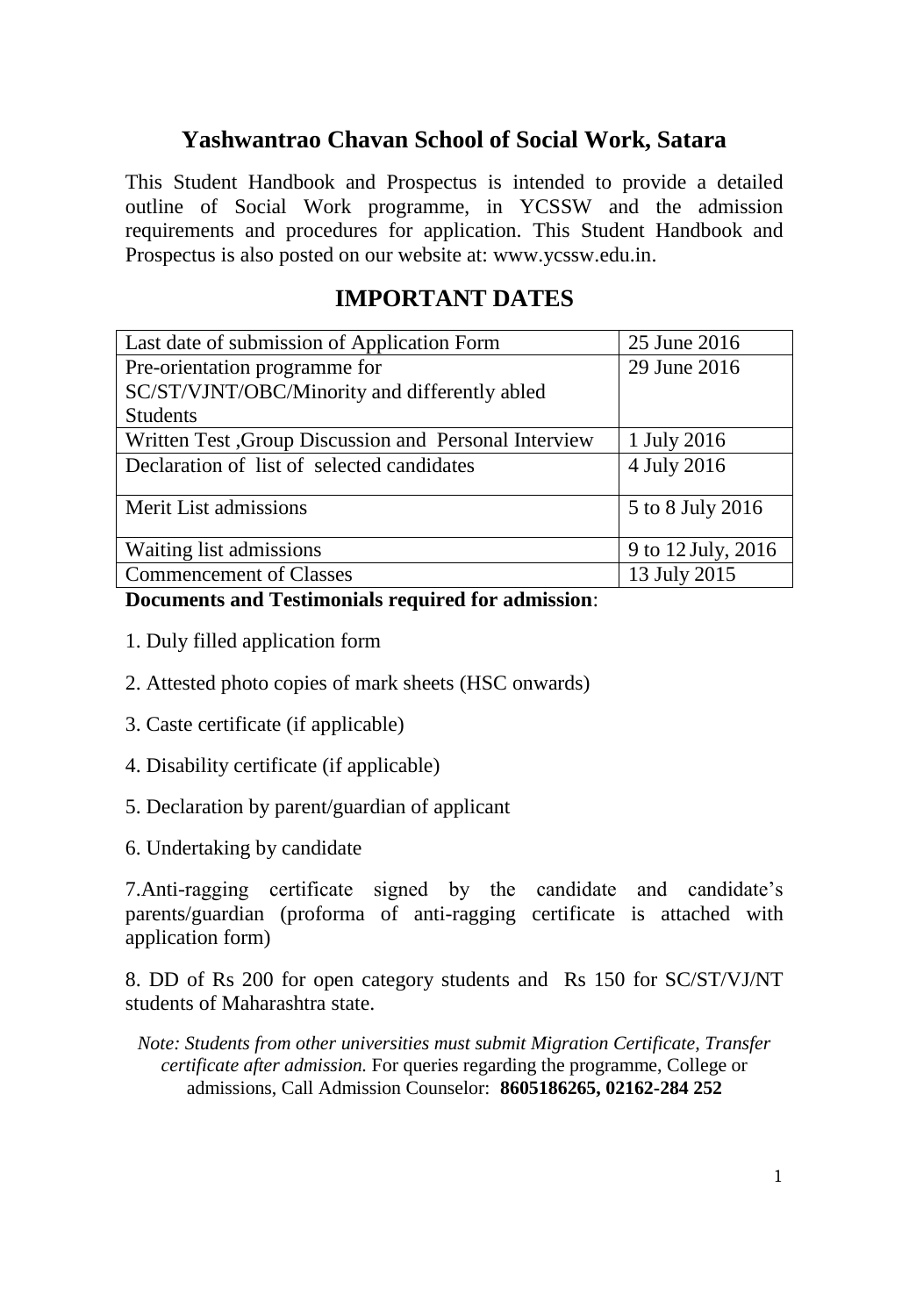# **Contents**

| 1. | <b>Message from Principal</b>                                | $\overline{4}$ |
|----|--------------------------------------------------------------|----------------|
| 2. | About Bhartiya Bhatke Vimukta Vikas va Sanshodhan Sanstha    | $5-6$          |
|    | 2.1. Management Committee of BBVVSS                          |                |
|    | 3. Yashwantrao Chavan School of Social Work: An Introduction | $7 - 11$       |
|    | 3.1. Vision                                                  |                |
|    | 3.2. Mission                                                 |                |
|    | 3.3. Core Values                                             |                |
|    | 3.4. Objective                                               |                |
|    | 3.5. Location                                                |                |
|    | 3.6. Campus Life                                             |                |
|    | 3.7. College Timings                                         |                |
|    | 3.8. General Policies of the Institute                       |                |
|    | <b>4. Social Work Degree Programmes</b>                      | $12 - 16$      |
|    | 4.1. Objective of the Social Work Programme                  |                |
|    | 4.2. BSW Programme Structure                                 |                |
|    | 4.3. Eligibility                                             |                |
|    | 4.4. Reservation                                             |                |
|    | 4.5. Scope                                                   |                |
|    | 4.6 BSW Syllabus                                             |                |
|    | 5. MSW Programme Structure                                   | $17 - 20$      |
|    | 5.1. Specialization                                          |                |
|    | 5.2. Criteria for Opting Specialization                      |                |
|    | 5.3. Reservation                                             |                |
|    | 5.4. Eligibility                                             |                |
|    | 5.5. Scope                                                   |                |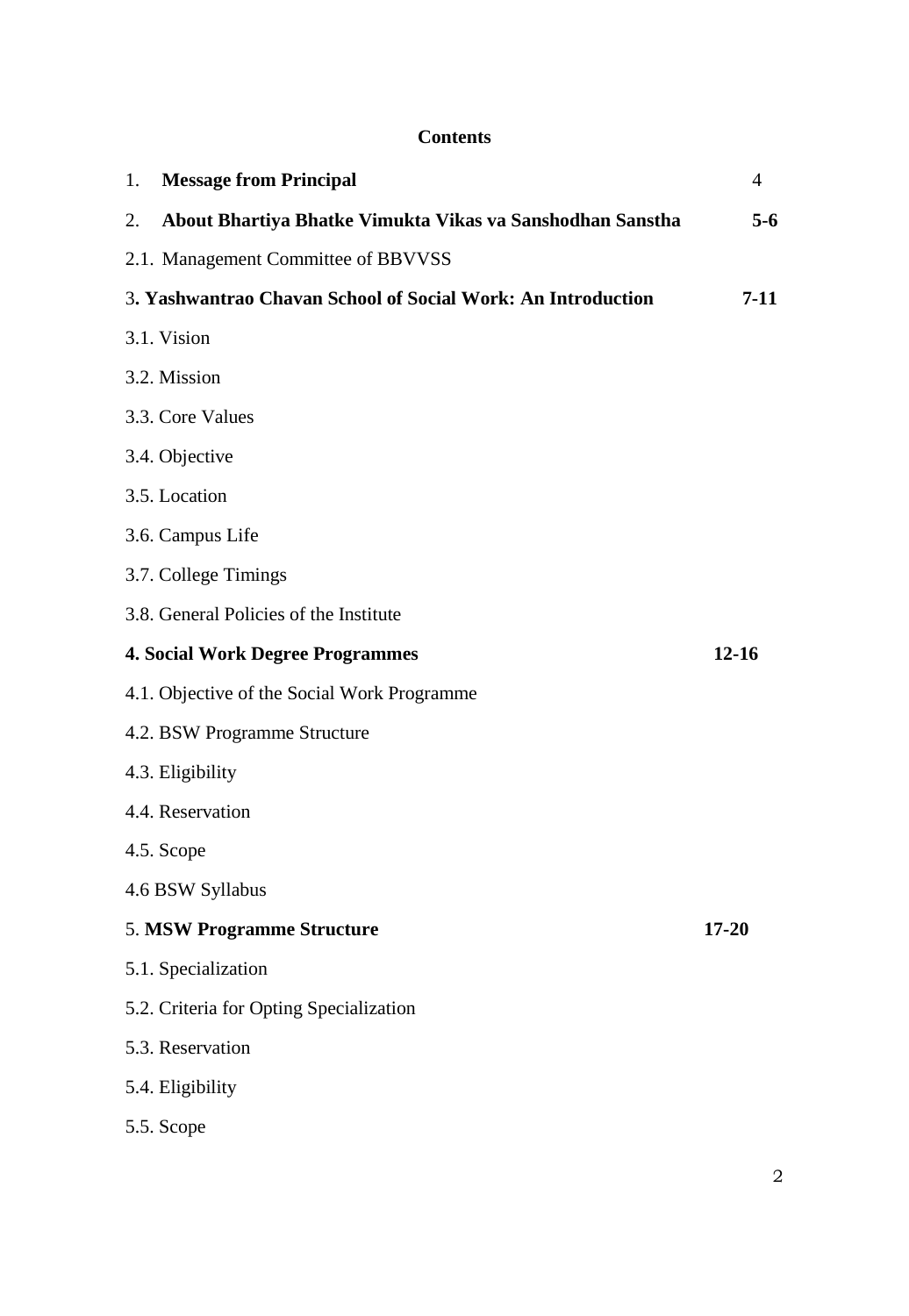|  | 5.6. MSW Syllabus |
|--|-------------------|
|  |                   |

| 6. Teaching-learning Method                  | 21        |
|----------------------------------------------|-----------|
| 7. Field Education                           | 22        |
| 7.1. Orientation Visits                      |           |
| 7.2. Concurrent Fieldwork                    |           |
| 7.3. Study Tour                              |           |
| 7.4. Block Placement                         |           |
| <b>8. Admission Procedure</b>                | 23        |
| <b>9. Selection Procedure</b>                | 24        |
| 10. Fees                                     | 26        |
| 11. Scholarships                             | 27        |
| <b>12 Student Support Services</b>           | $27 - 30$ |
| 12.1. Placement Cell                         |           |
| 12.2. Library                                |           |
| 12.3. Girls hostel                           |           |
| 12.4. Computer Lab                           |           |
| 12.5. Wi-Fi campus                           |           |
| 12.6. Mahatma Phule Career Guidance Centre   |           |
| 12.7. Saint Tukaram Remedial Coaching Centre |           |
| 12.8. Fellowship                             |           |
| 12.9. Other services                         |           |
| 13. Extension activities                     | 30        |
| 14. Academic centres                         | 31        |
| 15. Faculty and staff                        | 32-33     |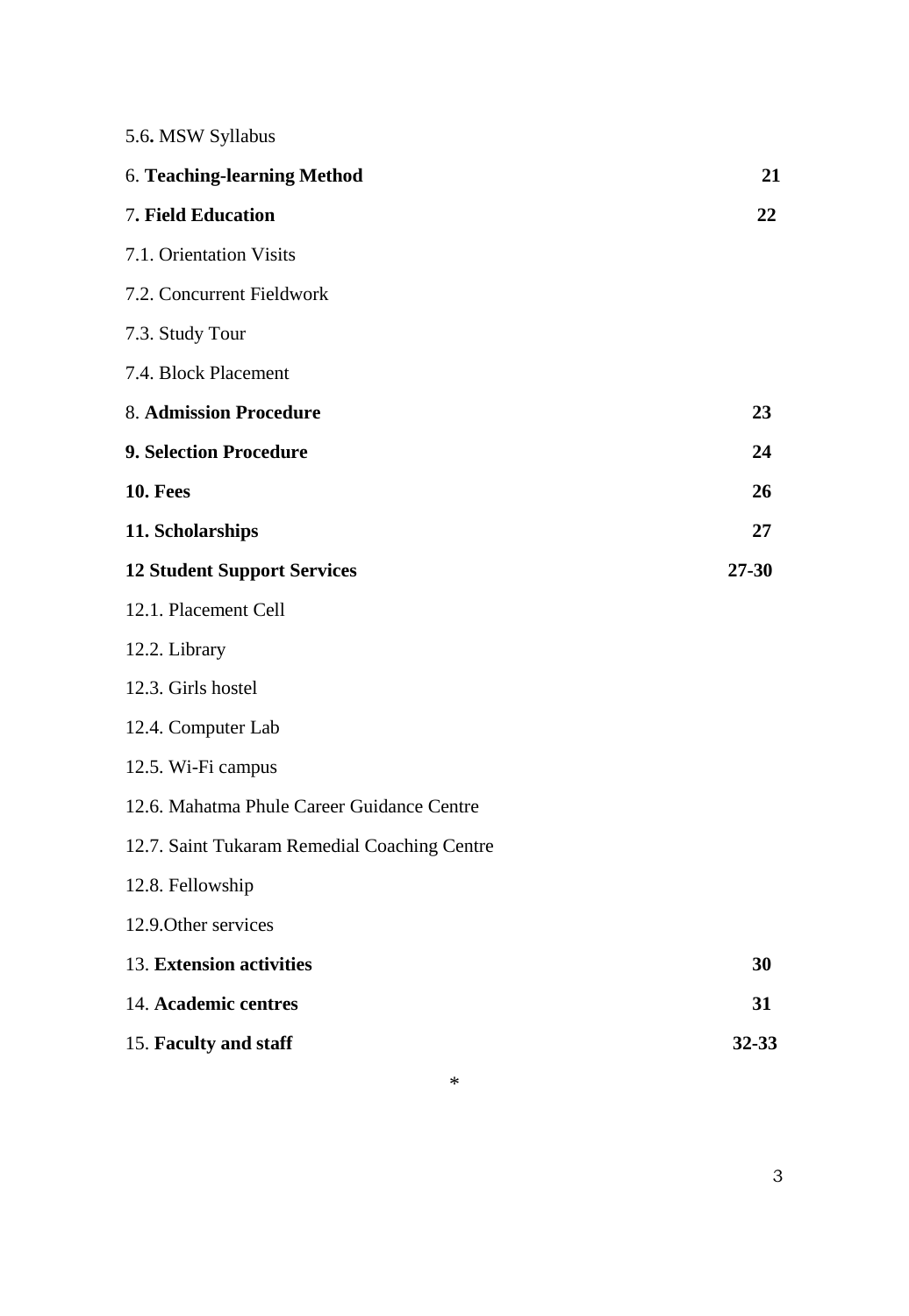# **1.MESSAGE FROM PRINCIPAL**

A sprawling green campus blessed with nature's bounty, and a management and staff with a passion to provide holistic education in a very family environment together make Yashwantrao Chavan School of Social Work (YCSSW) a wonderful place to be in and learn.

Founded in 1994, YCSSW is known for providing quality Social Work education in western India. We make every effort to ensure that our students go beyond the mundane and become change-makers.

Social Work is a practice profession. Therefore, our committed teachers engage learners in carefully planned and structured outdoor activities such as field visits and placement training at local and national levels. Fieldwork is the USP of the Institute.

We have watched with pride our students enter their professional lives as informed and dynamic citizens equipped with the skills and passion to make a mark in their area of work. Proof of this is our alumni, who have done exceptionally well in their professional as well as personal lives. They are our brand ambassadors.

Our students have excelled professionally because on campus they were challenged to acquire the skills needed to meet the demands of the job market. At YCSSW, they learn to keep their ears to the ground and listen to the voice and aspirations of people in society, especially the less privileged sections.

The course is so designed that it sensitises students on the nature of the society they live in. This is made possible by the constructive and goal-oriented engagement between students, parents and other stakeholders.

For an equitable, just, peaceful and prosperous society, we need citizens who are aware of their duties and responsibilities. Therefore, YCSSW is committed to fostering tolerance, national integrity, environment consciousness and social values among students. We keep a copy of the Constitution at the entrance of the College building and also share its essence in the society we engage with.

I am sure that being part of the YCSSW family will put you on the road to becoming change-makers and influence the future of the society and the country.

> Dr. Shaly Joseph I/C Principal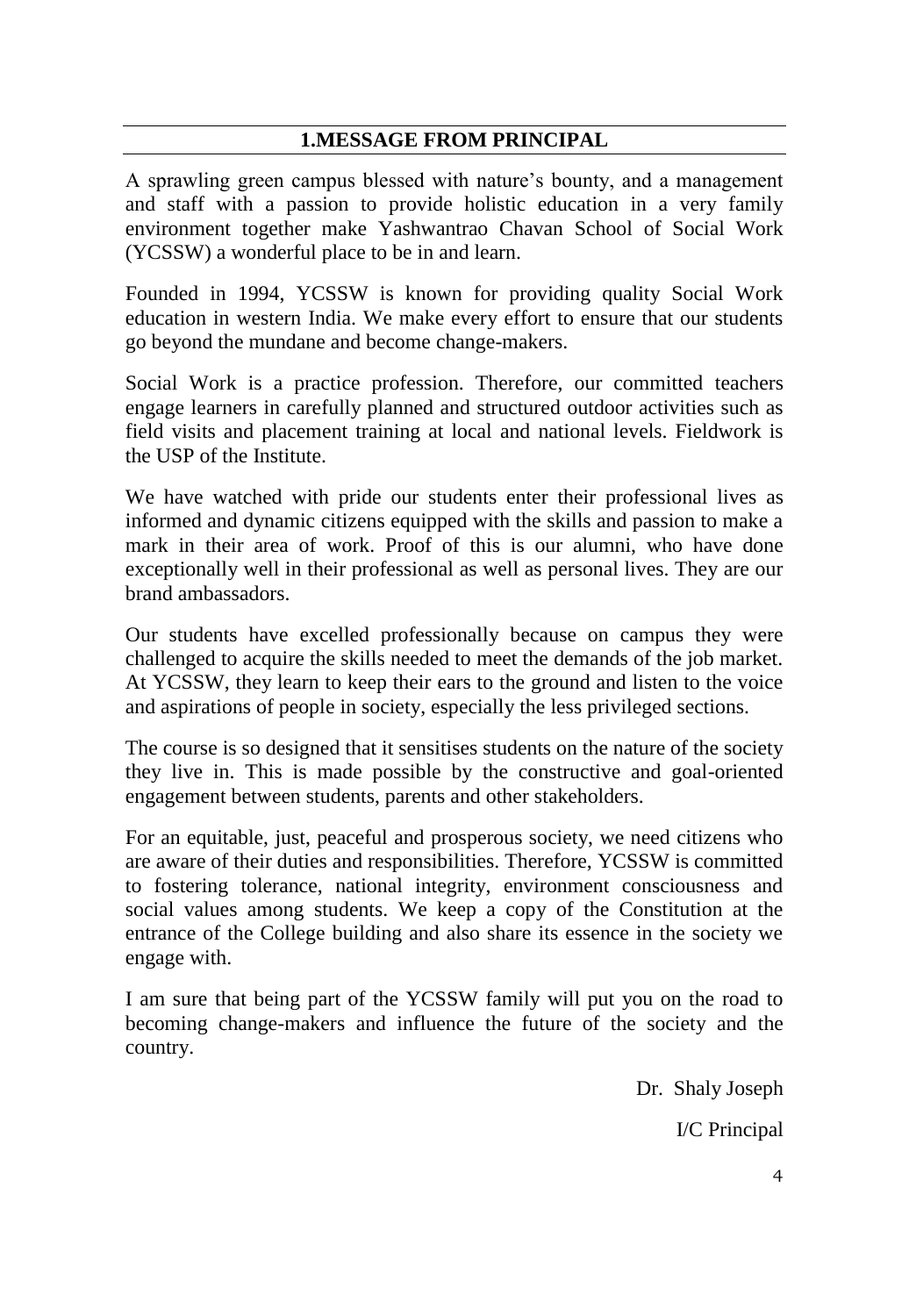# **2. ABOUT BHARTIYA BHATKE VIMUKT VIKAS VA SANSHODHAN SANSTHA (BBVVSS)**

Bhartiya Bhatke Vimukta Vikas va Sanshodhan Sanstha (Indian Institute of Research and Development of Nomadic and De-notified Tribes – IIRDNDT) started functioning in 1983 and was registered as a trust in 1984. The main objective of BBVVSS is to promote development of neglected and deprived primitive, de-notified and nomadic tribes in India, particularly in Maharashtra. The Sanstha runs eight ashram schools, one Social Work College, two Family Counseling Centers and VIHAN project SUPORTED BY Alliance International for providing care and support to individuals living with HIV/AIDS. The Institute has conducted researches, seminars and workshops to highlight the plight of tribals with active support and cooperation of institutions like Rayat Shikshan Sanstha, Satara, Shivaji University, Kolhapur, and Yashwantrao Chavan Pratishthan, Mumbai. In 1994, the Trust set up its academic centre, YCSSW, to train students in professional Social Work. It offers Master's and Bachelor's programmes in Social Work.

# **2.1. MANAGEMENT COMMITTEE OF EXECUTIVE BOARD**

# **President**

Hon'ble Sharadchandraji Pawar

# **Executive President**

❖ Hon'ble Padmashree Laxman Mane

# **Vice-Presidents**

- Hon'ble Dr. Baba Adhav
- Hon'ble Vinayakrao Patil
- Hon'ble Dr. Anil Awachat

# **Treasurer**

Hon.Dr. Jagannath Dhabhole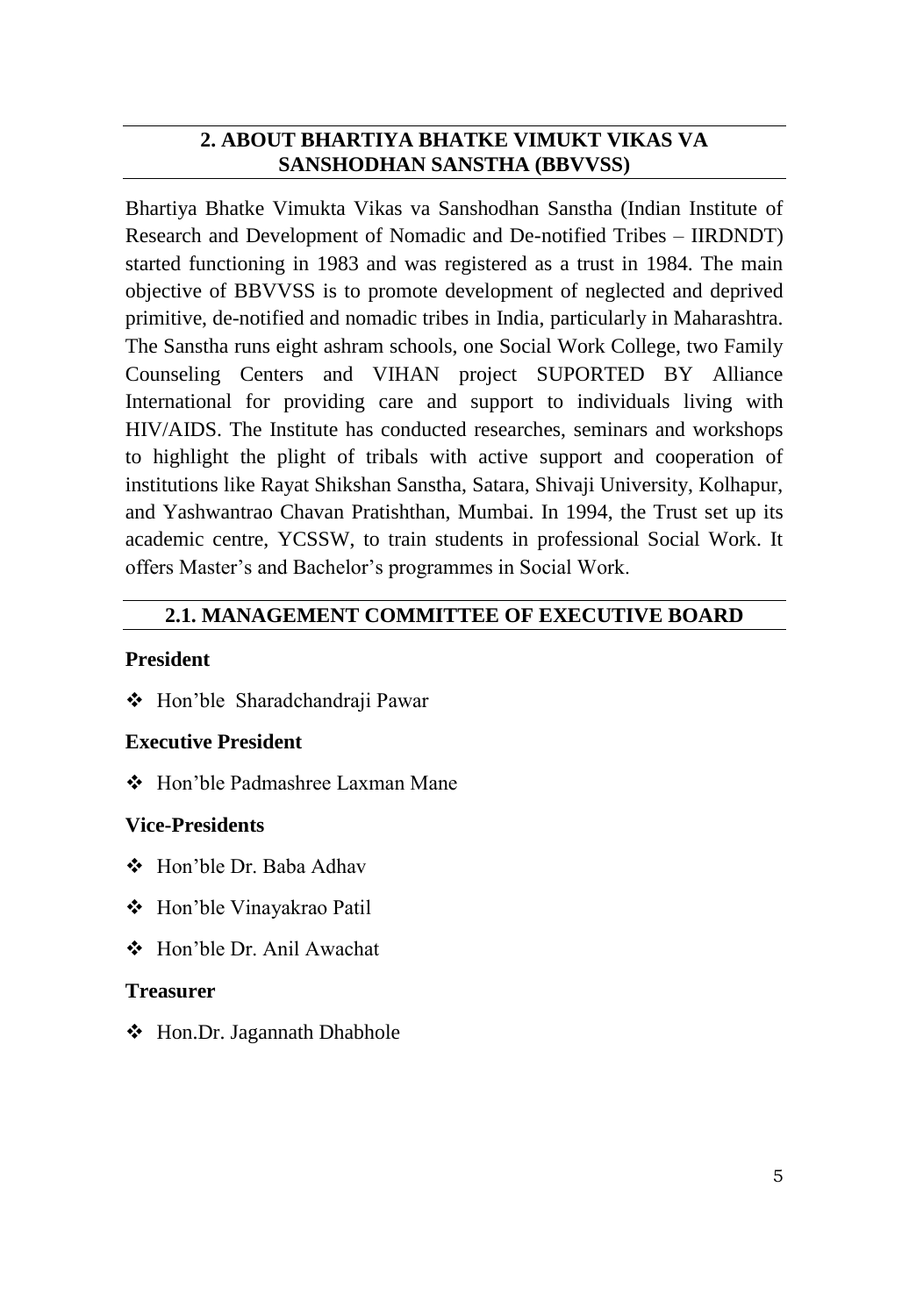## **Members**

- Hon. Ajitdada Pawar
- Hon. Bhaishailendra Mane
- Hon. Geeta Jadhav
- Hon. Jeevan Borate
- Hon. Kadambari Mane
- Hon. Manavendra Vaidu
- Hon. Samata Mane
- Hon. Shashitai Mane
- Hon.. Supriya Sule
- Hon. Vilas Mane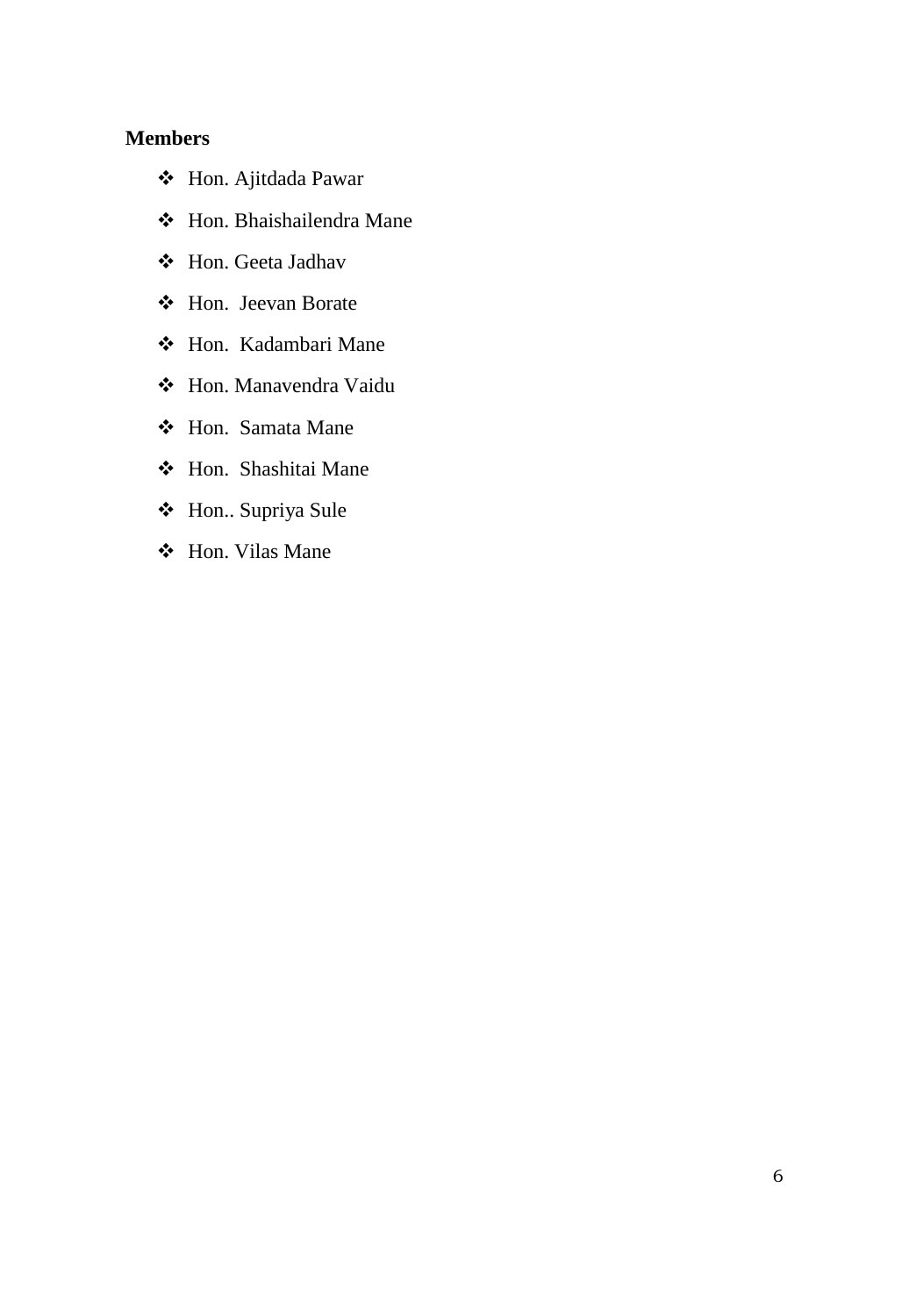# **3. YASHWANTRAO CHAVAN SCHOOL OF SOCIAL WORK AN INTRODUCTION**

YCSSW is affiliated to Shivaji University, Kolhapur and recognized under 2f and 12b of UGC. Established in 1994, the School is named after the Late Yashwantrao Balwantrao Chavan, the first Chief Minister of Maharashtra and the fifth Deputy Prime Minister of India.

Shri. Yashwantrao Chavan was a leader of the cooperative movement, a social activist and writer. He advocated socialist democracy in his speeches and articles and was instrumental in setting up cooperatives in Maharashtra for the betterment of farmers.

Yashwantrao Chavan was an active participant in the struggle for India's independence. In 1930, he was fined for taking part in the non-cooperation movement led by Mahatma Gandhi. In 1932, he was sentenced to 18 months imprisonment for hoisting the Indian flag in Satara.

He was one of the delegates at the historic Bombay session of the All India Congress Committee in 1942 that gave the call for 'Quit India' movement, and was subsequently arrested for his participation in it. He was released from jail in 1944. He is popularly known as the architect of Maharashtra and the leader of the common people.

YCSSW was founded by renowned author and social activist Padmashree Laxman Mane, popularly known as 'Uparakar' for his autobiography, 'Upara'. Born and brought up in a very poor tribal family, Shri Laxman Mane struggled to get formal education. But powered by his ambition and hard work, he went on to become an excellent writer, orator and community organiser.

He was honoured with the prestigious US Ford Foundation Award and the Kendra Sahitya Akademi Award in 1981.

After coming into contact with the Hon'ble Yashwantrao Chavan, he received the motivation to work for the downtrodden, especially nomadic and de-notified communities. Under the guidance of Yashwantrao Chavan, the foundation stone for the mother Institute – Bhartiya Bhatke Vimukt Vikas va Sanshodhan Sanstha – was laid in 1983. After Yashwantrao Chavan's demise, the Hon'ble Sharad Pawar took charge as President of BBVVSS, under the aegis of which YCSSW runs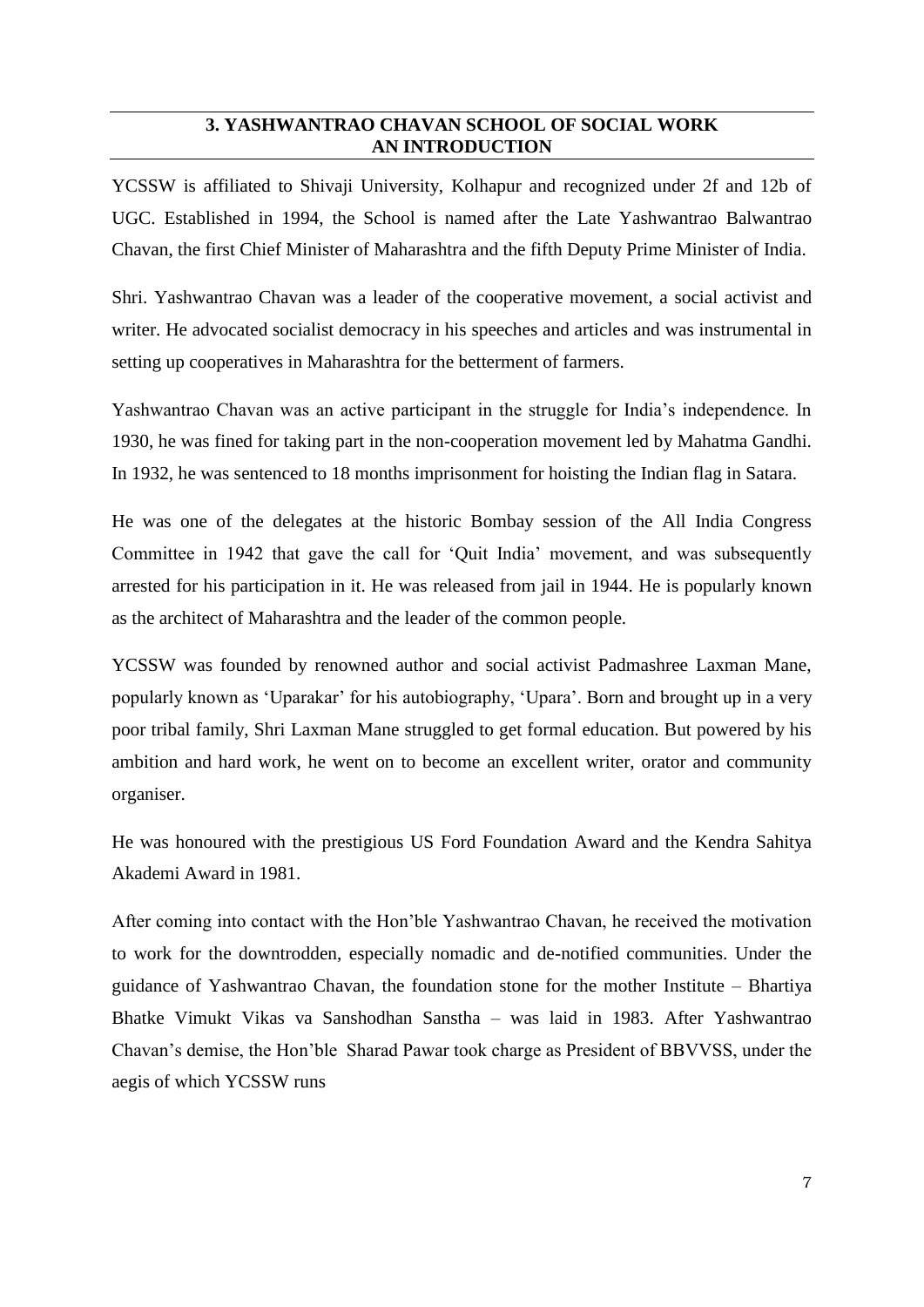#### **3.2. VISION**

To build a cadre of Social Work Professionals who bring positive change in the world.

## **3.2. MISSION**

To provide a learner-centric environment where excellence in Social Work education is the focus. YCSSW seeks to develop and foster principled and competent professionals who understand the interrelatedness of human needs, social structures, and the oppressive conditions that affect the well being of people.

## **3.3. CORE VALUES OF YCSSW**

As a learners' community, we value learning in all its forms, guided by the ideals of human rights, social justice and transformation. We value diversity in membership, but unity in mission.

## **3.4. OBJECTIVES OF YCSSW**

1. To impart Social Work education at the graduate and postgraduate levels to groom competent Social Work professionals who can bring positive change in the world.

2. To conduct Social Research and Social Work research by involving students so as to train them in methodologies and techniques of research.

3. To undertake field action projects in Social Work and allied fields, and carry out the Institute's social responsibility programmes.

4. To maintain diversity among students and faculty for nurturing cultural exchange and national integration.

5. To organise lectures, seminars, workshops, and publish books and papers to enrich knowledge base and disseminate current academic information and messages.

6. To collaborate with similar organizations and like-minded professionals for academic excellence and professional growth.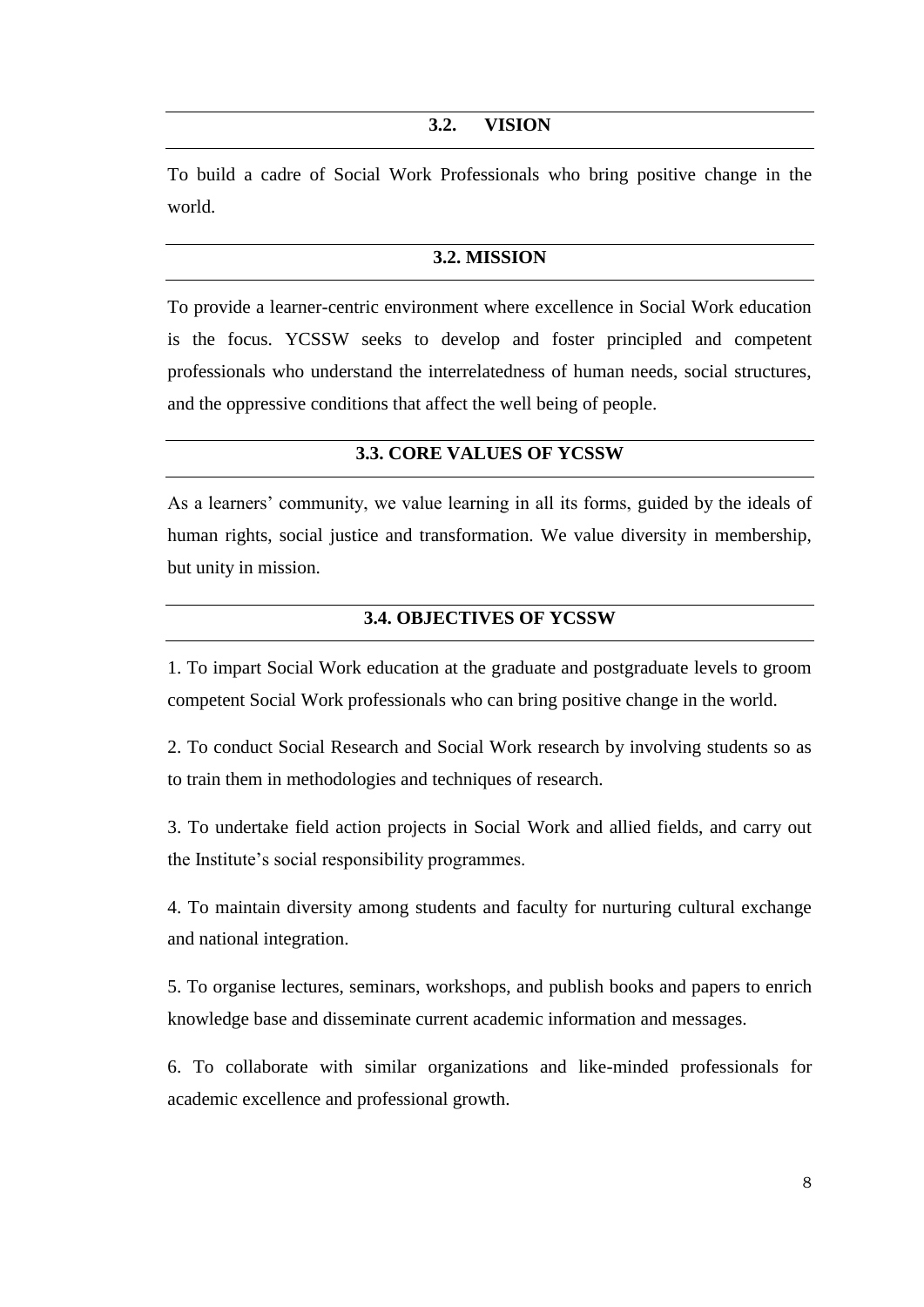7. To take regular feedback from students and stakeholders to maintain quality of teaching and learning.

8. To maintain a green and sustainable environment on the campus and advocate for UN Decade for Biodiversity in Western Maharashtra.

# **3.5. LOCATION**

Situated among serpentine valleys and undulating hills of Maharashtra's Satara district, which is known for its pleasant climate, YCSSW offers an ideal environment for students to learn, meditate, and work to find solutions for problems of marginalised, vulnerable and oppressed groups.

The Institute is 120 km south of Pune city and connected by rail and bus from Pune, Mumbai and Banguluru. The campus, situated in Jakatwadi, can be reached by autorikshaw from Satara bus stand.

## **3.6. CAMPUS LIFE**

A 16-acre green campus and diverse group of students and faculty make YCSSW an institution of choice for learning Social Work. Know more about the vibrant campus life at YCSSW, on [www.ycssw.edu.in/campuslife.](http://www.ycssw.edu.in/campuslife)

# **3.7. COLLEGE TIMINGS AND DRESS CODE**

All students are expected to reach the campus everyday (except field work days) sharp at 9.45 a.m. College gets over at 5pm. The dress code is as follows:

- **On Mondays, Tuesdays, Thursdays and Saturdays**: Department/class-wise or formal/casual dress code is followed.
- **Wednesdays**: White shirt and black trousers for boys and white kurta and black salwar for girls.
- **Fieldwork dress code**: Same as on Wednesdays.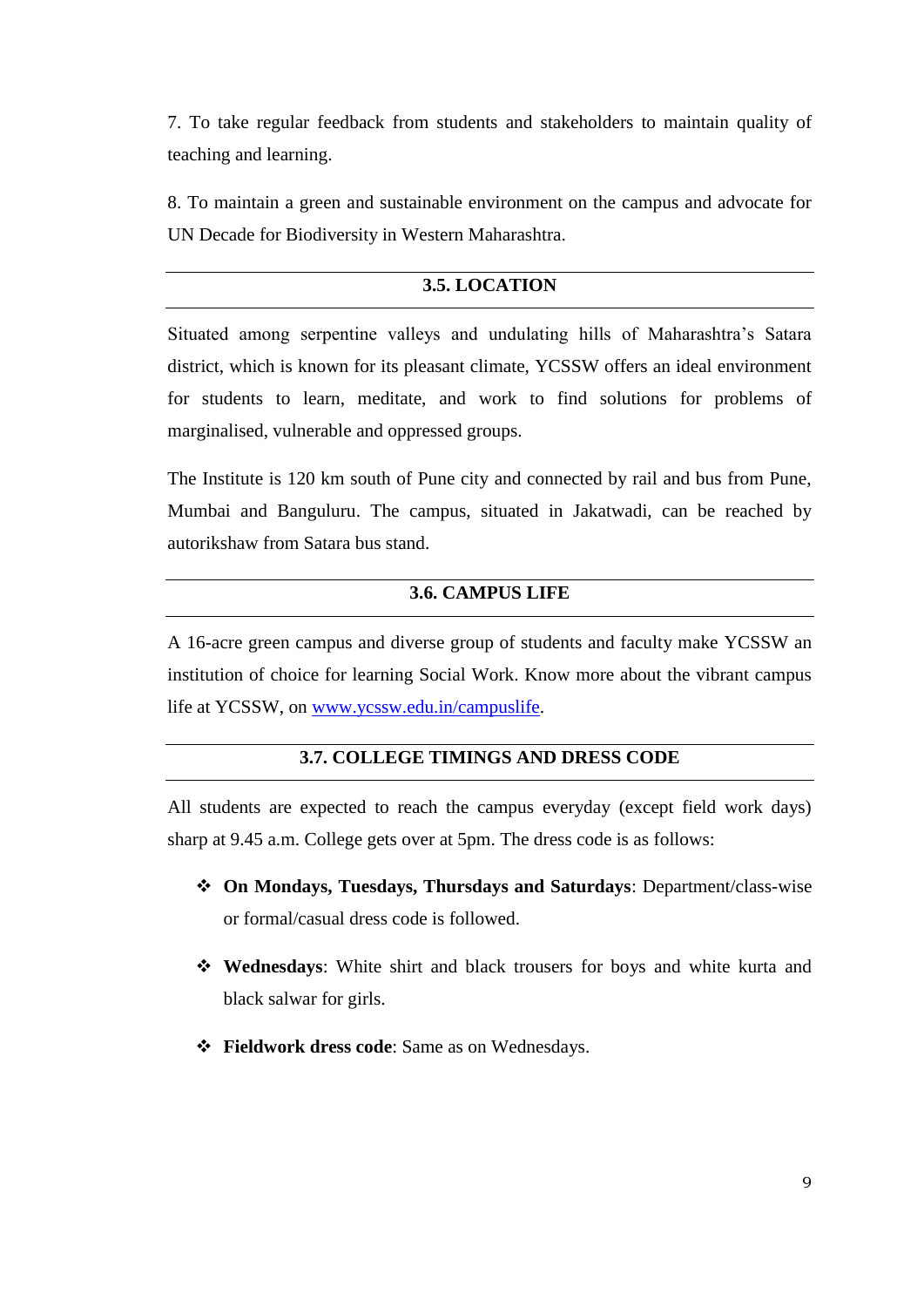## **3.8. GENERAL POLICIES OF THE INSTITUTE**

1. Minimum attendance required for each paper is 80%. Students without the required attendance will not be allowed to appear for the University examination.

2. 100% attendance is compulsory on Fieldwork days. Leave can be granted only if there is a valid reason and on condition that it will be compensated on other days.

3. Any student who remains absent on consecutive days for more than a week without prior permission is liable to be dismissed from the College.

4. Seminars, class and home assignments, internal examinations, Curricular, Cocurricular and Extracurricular activities are compulsory for all students.

5. A student who remains absent from class because of academic work assigned to him/her by his/her teacher/supervisor will be given full attendance.

6. Any student who cannot attend class for personal reasons must take permission by submitting a formal leave application; he/she will be marked 'absent with permission'.

7. A student taking leave after coming to College should inform in writing the concerned faculty who have lectures on that day.

8. Students who take leave on medical grounds must submit a medical and fitness certificate within two days of re-joining. Medical certificates submitted after two days will not be accepted and the student will be marked 'absent'.

9. If a student has less than 80% attendance, his/her 'absent with permission' will be taken into consideration.

11. No student should use intoxicating substances (alcohol, drugs, tobacco, etc.) when in the College or on the premises of their respective Fieldwork agencies.

12. All students are expected to be in their classrooms before the teacher arrives.

13. Courtesy visits to other Fieldwork agencies are not allowed.

14. Use of mobile phones and receiving visitors are not permitted on campus during College hours.

15. It is the responsibility of students to see to it that their classrooms and the campus remain clean.

16. Students are expected to take care of College property and see to it that no damage is caused to them.

17. For satisfactory academic performance, students are expected to secure at least 40 per cent marks in all internal assignments.

18. Students are expected to actively participate in all curricular and co-curricular activities organised by the College.

19. All matters related to indiscipline shall be referred to the Disciplinary Committee.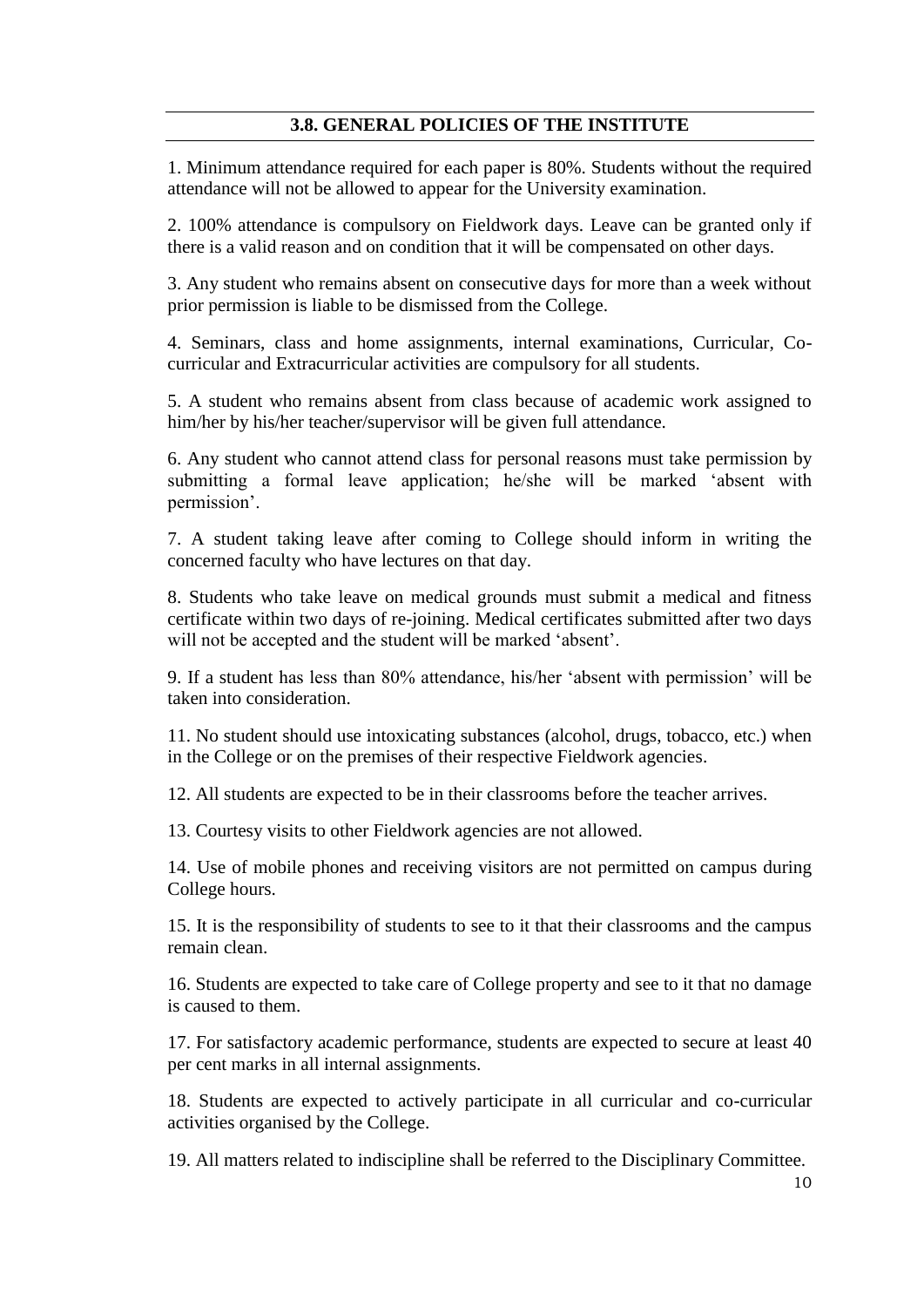20. Announcements of any kind to be made in class will be allowed only with the written permission of the Principal.

21. Grievances regarding any issue should be first discussed with the Grievance Redressal Committee.

22. Good behaviour and dignified dressing in keeping with professional decorum are institutional requirements for students.

23. On campus and in their respective Fieldwork agencies, students are expected to be role models by conducting themselves in a way that brings honour, dignity and credit to the Institute and the Social Work profession.

24. Students should follow library and computer lab rules strictly.

25. Loss of ID card must be intimated to the Institute immediately.

26. Any instance of ragging will be dealt with strictly as per the Act.

\*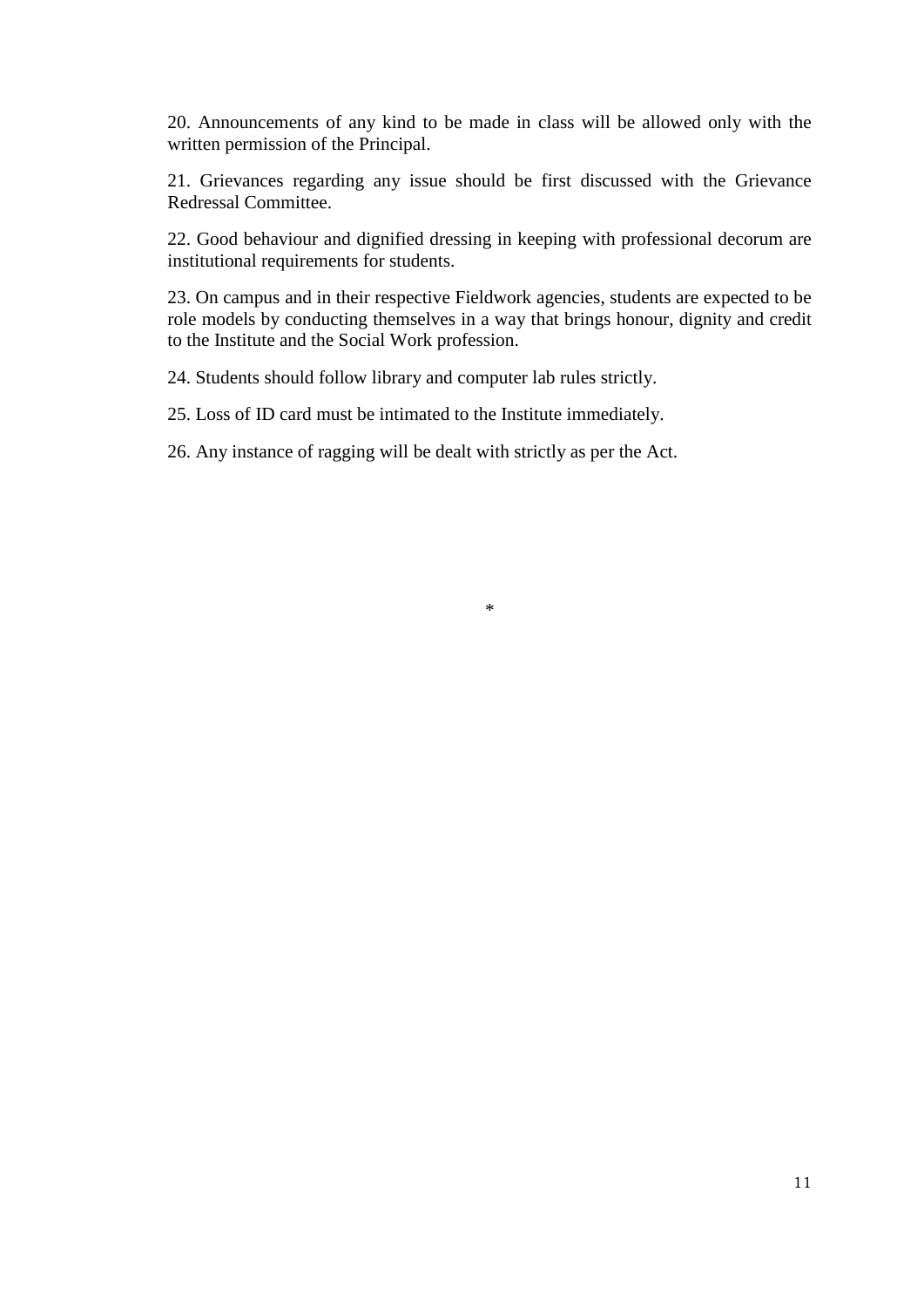## **4. ABOUT SOCIAL WORK DEGREE PROGRAMMES**

Social work is a demanding but highly rewarding profession which is often under the spotlight of public attention. BSW/MSW programmes are for those who intend to work as professional Social Workers. Although, the programme includes underpinning learning in the social sciences, such as social policy, psychology, sociology and law, the focus of the programme is on the development of skills, values and knowledge required for practice. BSW/MSW programme in YCSSW is aimed at preparing professionals, who can practise with advanced skills, think critically, realistically evaluate research outcomes and bring positive change in the world. During the programme, students get an opportunity to have face to face interaction with renowned Social Activists and personalities from the field of Environment, Art, Culture , Film and Theatre.

## **4.1.PROGRAMME OBJECTIVES**

The general objectives of the Social Work degree programme are to educate Social Workers for specialized practice, including research and programme evaluation, and to increase their administrative and supervisory competence.The specific objectives are:

- a. To develop practitioners in Social Work with increased knowledge and skills for direct and indirect practice roles, including research and programme evaluation activities.
- b. To develop learners knowledge and skills for administrative and supervisory roles.
- c. To enhance the leadership capacity of future Social Work practitioners, administrators and supervisors.

# **4.2. BACHELOR OF SOCIAL WORK PROGRAMME STRUCTURE**

The three year (Six semesters) Bachelors programme, in Social Work is an intensive, full time programme with theory and field practice. Each academic year is divided into two semesters, coinciding with the two terms as announced by the Shivaji University, Kolhapur. The uniqueness of this programme is that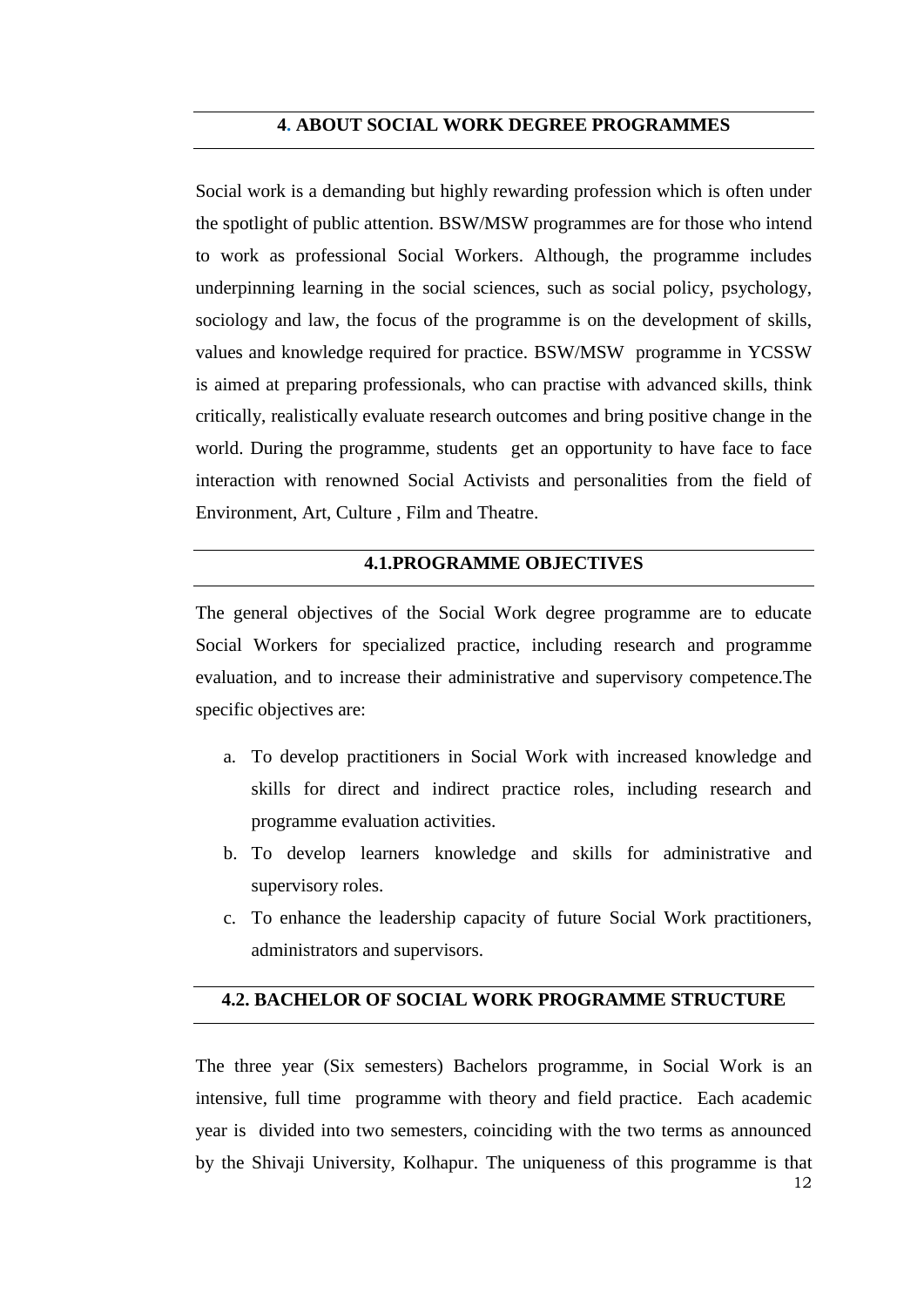students are exposed to intensive experimental learning and this gives an edge over other under-graduate programme. The transition from a student to a professional is carefully monitored by qualified and experienced faculty. The main objective of the programme is to impart education and training in professional social work and enhance the understanding of social issues through interdisciplinary perspective.

# **4.3. ELIGIBILITY FOR ADMISSION**

There are 50 seats for BSW first year. Candidates, for admission to the first year of the Degree of Bachelor of Social Work programme, shall be required to have passed the Higher Secondary Examinations (10+2) or equivalent in any stream. Candidates who are in final year of XII may also apply.

# **4.4. RESERVATION OF SEATS**

As per Govt. of Maharashtra and University Grants Commission Rules.

## **4.5. SCOPE OF BSW PROGRAMME**

Completing a BSW degree, allows for immediate access to employment opportunities. The Bachelor of Social Work programme has been designed to help the students, to study and understand the society and social problems at various levels and to learn the Social Work techniques, methodologies and approaches of minimizing them. BSW qualified persons are employed in social welfare agencies and organizations especially in NGO sector. They have the scope for getting admission into MSW programme.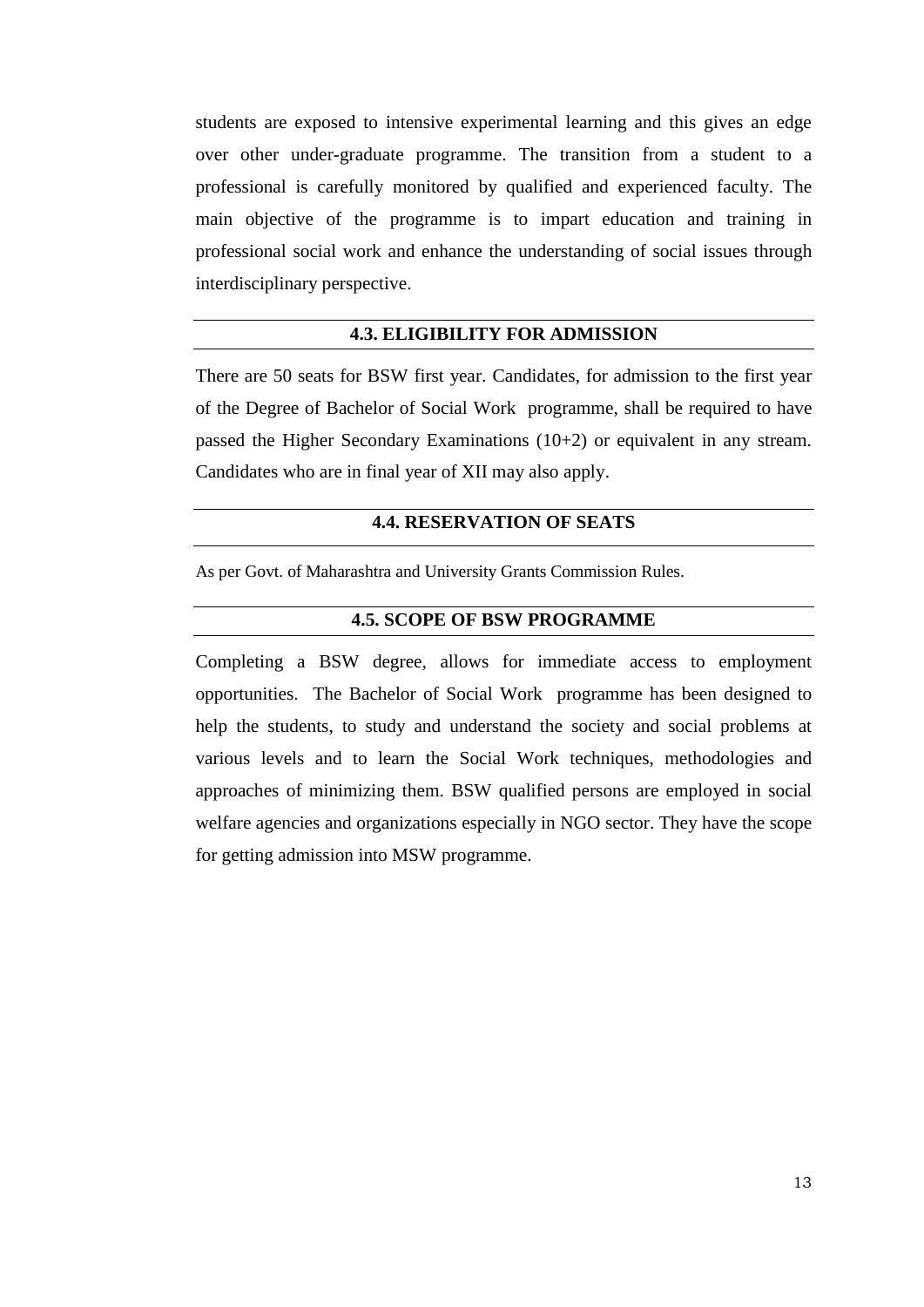# **4.6. B.S.W. SYLLABUS**

# **BSW SEMESTER I**

| Paper                                                                               | <b>Title</b>                          | <b>MARKS</b> |  |
|-------------------------------------------------------------------------------------|---------------------------------------|--------------|--|
| Paper I                                                                             | Compulsory English I                  | 50           |  |
| Paper II                                                                            | <b>Additional English I</b>           | 50           |  |
| Paper III                                                                           | Foundation Course I                   | 50           |  |
| <b>Paper IV</b>                                                                     | History and Philosophy of Social Work | 50           |  |
| Paper V                                                                             | Introduction to Social problems       | 50           |  |
| Paper VI                                                                            | Field Work Practicum <sup>*</sup>     | 50           |  |
|                                                                                     |                                       | 300          |  |
| Field Work is compulsary $(15 \text{ hrs/wk x } 12)$ 180 hrs for the first semester |                                       |              |  |
| comprising of orientation visits, workshops and capacity building exercises         |                                       |              |  |

# **BSW SEMESTER II**

| Paper                                                                               | <b>Title</b>                           |     |  |
|-------------------------------------------------------------------------------------|----------------------------------------|-----|--|
|                                                                                     |                                        |     |  |
| Paper I                                                                             | Compulsory English                     | 50  |  |
|                                                                                     |                                        |     |  |
| Paper II                                                                            | <b>Additional English</b>              | 50  |  |
| Paper III                                                                           | Foundation Course II                   | 50  |  |
| <b>Paper IV</b>                                                                     | Introduction to Social Work Profession | 50  |  |
| Paper V                                                                             | Fields of Social Work                  | 50  |  |
| Paper VI                                                                            | Field Work Practicum                   | 50  |  |
|                                                                                     |                                        | 300 |  |
| Field Work is compulsary $(15 \text{ hrs/wk x } 12)$ 180 hrs for the first semester |                                        |     |  |
| comprising of orientation visits, workshops and capacity building exercises         |                                        |     |  |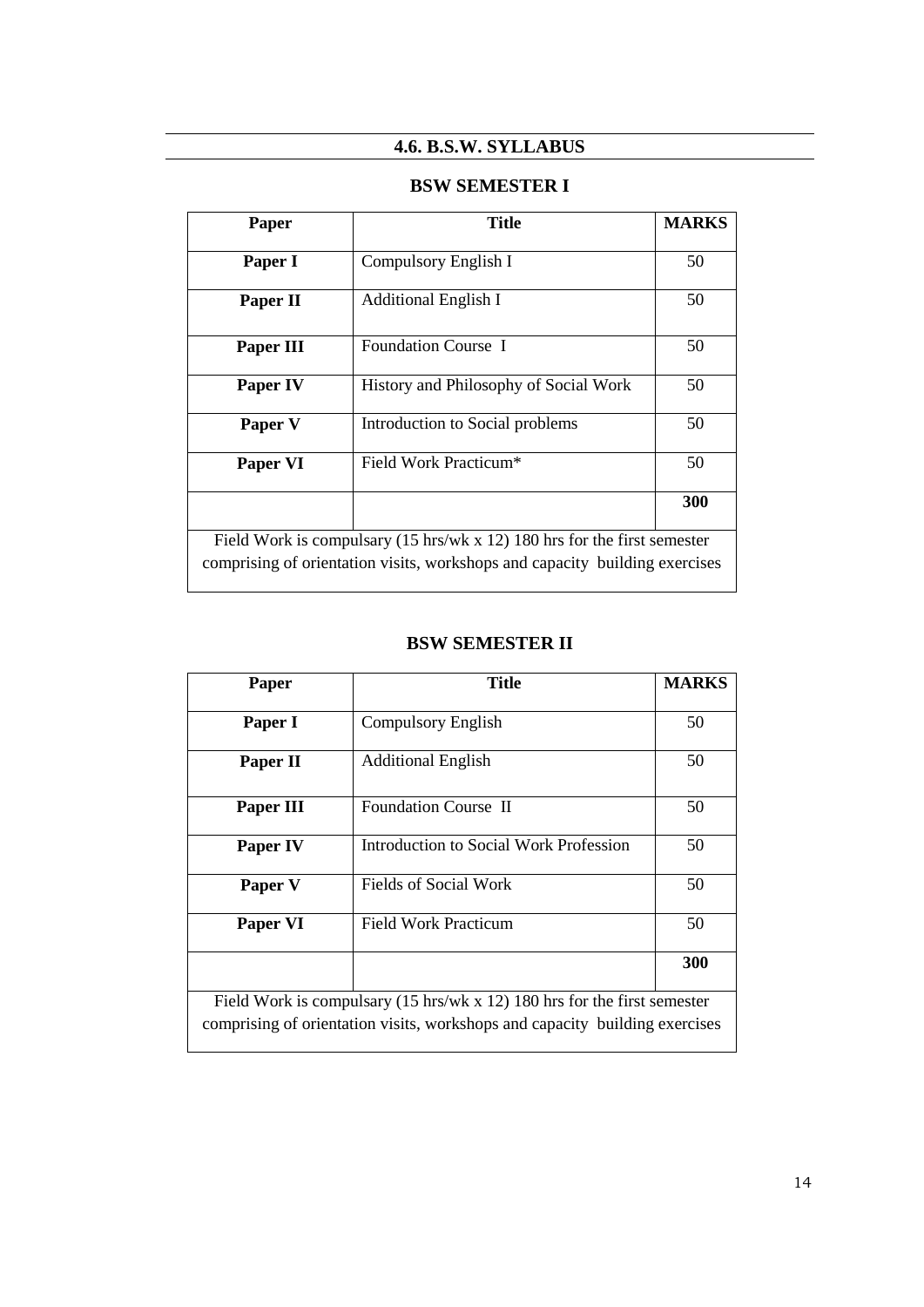|  | <b>BSW SEMESTER III</b> |  |
|--|-------------------------|--|
|--|-------------------------|--|

| <b>Paper</b>                                                                                                                                                       | <b>Title</b>                  | <b>MARKS</b>  |                 |              |
|--------------------------------------------------------------------------------------------------------------------------------------------------------------------|-------------------------------|---------------|-----------------|--------------|
|                                                                                                                                                                    |                               | <b>Theory</b> | <b>Internal</b> | <b>Total</b> |
| Paper I                                                                                                                                                            | Compulsory English            | 40            | 10              | 50           |
| Paper II                                                                                                                                                           | Huamn Development             | 40            | 10              | 50           |
| Paper III                                                                                                                                                          | <b>Community Organization</b> | 40            | 10              | 50           |
| Paper IV                                                                                                                                                           | <b>Social Research</b>        | 40            | 10              | 50           |
| Paper V                                                                                                                                                            | Social Action                 | 40            | 10              | 50           |
| <b>Paper VII</b>                                                                                                                                                   | <b>Field Work Practicum</b>   |               |                 | 50           |
|                                                                                                                                                                    |                               |               | <b>Total</b>    | 300          |
| Field Work is compulsary $(15 \text{ hrs/wk x } 12)$ 180 hrs for the Third semester<br>comprising of orientation visits, workshops and capacity building exercises |                               |               |                 |              |

# **BSW SEMESTER IV**

| Paper                                                                                                                                                   | Title                        | <b>MARKS</b>  |                 |              |
|---------------------------------------------------------------------------------------------------------------------------------------------------------|------------------------------|---------------|-----------------|--------------|
|                                                                                                                                                         |                              | <b>Theory</b> | <b>Internal</b> | <b>Total</b> |
| Paper I                                                                                                                                                 | <b>Compulsory English</b>    | 40            | 10              | 50           |
| Paper II                                                                                                                                                | Social Psychology            | 40            | 10              | 50           |
| Paper III                                                                                                                                               | Social Casework              | 40            | 10              | 50           |
| Paper IV                                                                                                                                                | Social Group Work            | 40            | 10              | 50           |
| Paper V                                                                                                                                                 | <b>Elementray Statistics</b> | 40            | 10              | 50           |
| Paper VII                                                                                                                                               | <b>Field Work Practicum</b>  |               |                 | 50           |
|                                                                                                                                                         |                              |               | <b>Total</b>    | 300          |
| Field Work is compulsary (15 hrs/wk x 12) 180 hrs for the Third semester<br>comprising of orientation visits, workshops and capacity building exercises |                              |               |                 |              |

 $\overline{\phantom{a}}$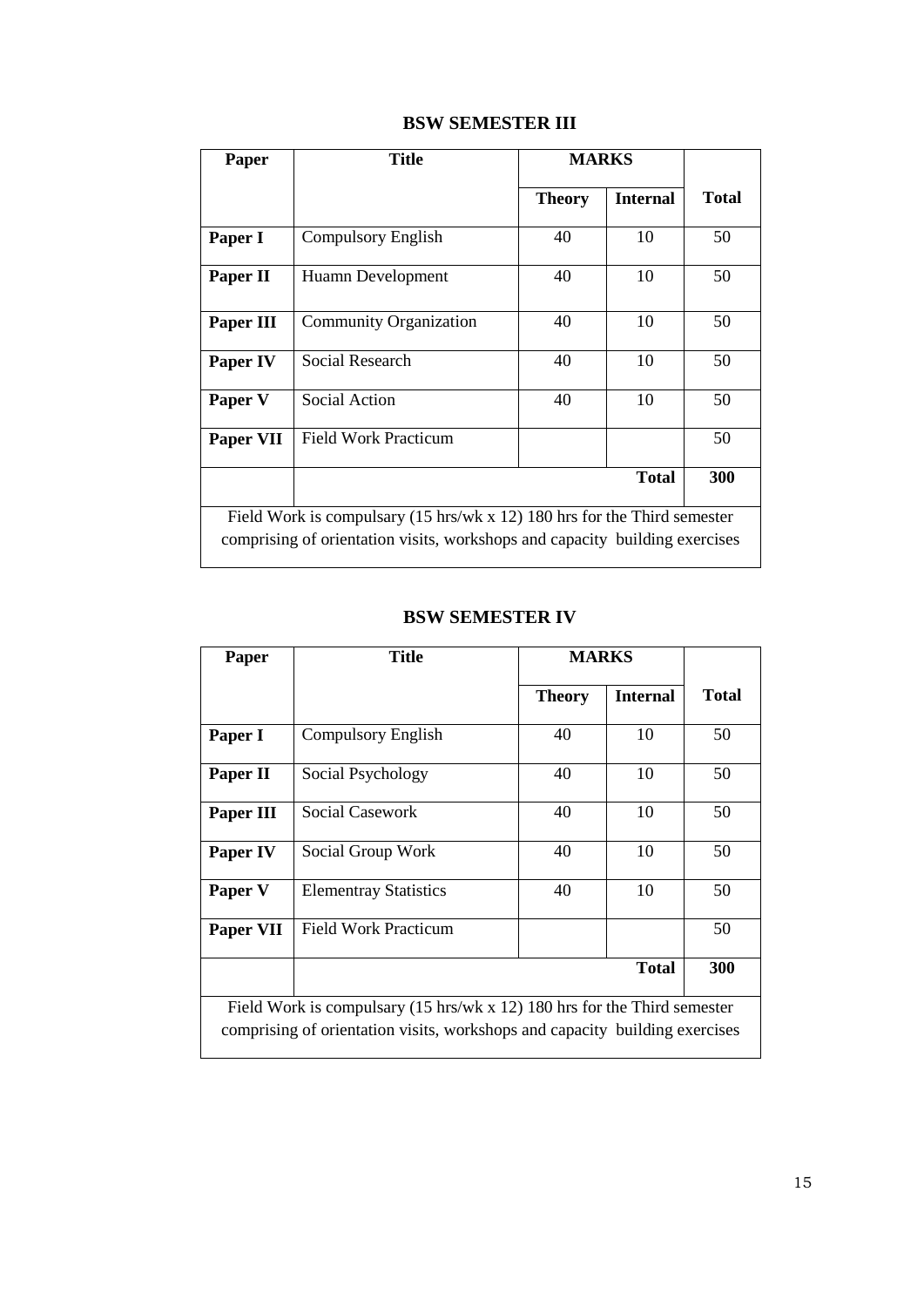| <b>BSW SEMESTER V</b> |  |
|-----------------------|--|
|-----------------------|--|

| Paper                                                                                                                                                                         | <b>Title</b>                | <b>MARKS</b>  |                 |              |
|-------------------------------------------------------------------------------------------------------------------------------------------------------------------------------|-----------------------------|---------------|-----------------|--------------|
|                                                                                                                                                                               |                             | <b>Theory</b> | <b>Internal</b> | <b>Total</b> |
| Paper I                                                                                                                                                                       | Compulsory English          | 40            | 10              | 50           |
| Paper II                                                                                                                                                                      | Huamn Development           | 40            | 10              | 50           |
| Paper III                                                                                                                                                                     | Community Organization      | 40            | 10              | 50           |
| Paper IV                                                                                                                                                                      | <b>Social Research</b>      | 40            | 10              | 50           |
| Paper V                                                                                                                                                                       | <b>Social Action</b>        | 40            | 10              | 50           |
| Paper VII                                                                                                                                                                     | <b>Field Work Practicum</b> |               |                 | 50           |
|                                                                                                                                                                               |                             |               | <b>Total</b>    | 300          |
| Field Work is compulsary $(15 \text{ hrs}/\text{wk} \times 12)$ 180 hrs for the Third semester<br>comprising of orientation visits, workshops and capacity building exercises |                             |               |                 |              |

# **BSW SEMESTER VI**

| Paper                                                                                                                                                              | <b>Title</b>                       | <b>MARKS</b>  |                 |              |
|--------------------------------------------------------------------------------------------------------------------------------------------------------------------|------------------------------------|---------------|-----------------|--------------|
|                                                                                                                                                                    |                                    | <b>Theory</b> | <b>Internal</b> | <b>Total</b> |
| Paper I                                                                                                                                                            | <b>Compulsory English</b>          | 40            | 10              | 50           |
| Paper II                                                                                                                                                           | Counselling Theory and<br>Practice | 40            | 10              | 50           |
| Paper III                                                                                                                                                          | Economics and Development          | 40            | 10              | 50           |
| Paper IV                                                                                                                                                           | <b>NGO Managament</b>              | 40            | 10              | 50           |
| Paper V                                                                                                                                                            | <b>Health and Social Work</b>      | 40            | 10              | 50           |
| Paper VII                                                                                                                                                          | <b>Field Work Practicum</b>        |               |                 | 50           |
|                                                                                                                                                                    |                                    |               | <b>Total</b>    | 300          |
| Field Work is compulsary $(15 \text{ hrs/wk x } 12)$ 180 hrs for the Third semester<br>comprising of orientation visits, workshops and capacity building exercises |                                    |               |                 |              |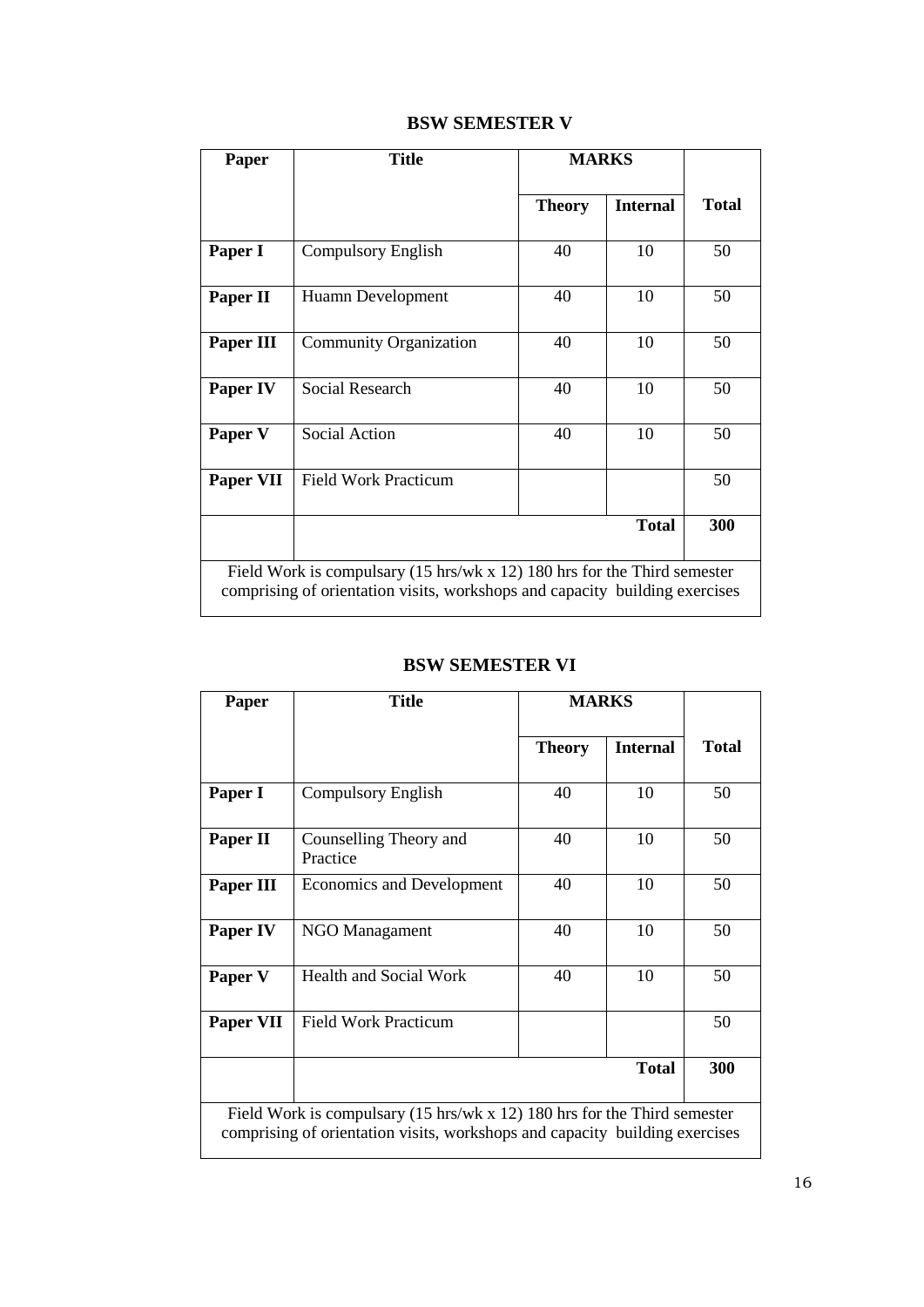## **5.MASTER OF SOCIAL WORK PROGRAMME STRUCTURE**

MSW is a full time programme and its duration is four semesters extending over a period of two academic years. Each academic year is divided into two semesters, coinciding with the two terms as announced by the Shivaji University, Kolhapur. The uniqueness of this programme is that students are exposed to intensive experiential learning and this gives an edge over other post-graduate programme. The transition from a trainee to a professional is carefully monitored by qualified and experienced faculty. The main objective of the programme is to impart education and training in professional social work and enhance the understanding of social issues through interdisciplinary perspective.

The goal of MSW programme is to produce highly skilled Social Work Professionals, who can work effectively with individuals, families, groups, communities, and organizations. The Master of Social Work degree programme, prepares students with the competencies and practice behaviours necessary for advanced Social Work practice in an area of specialization.

## **5.1.SPECIALIZATIONS**

The foundation of MSW curriculum provides a generalist perspective on Social Work Practice. The Specialization curriculum, builds upon the foundation programme, which has advanced content (Kindly refer MSW semester I syllabus). At the Masters level, the Institute offers three specialisations viz**.**

- **1. Human Resource Management (Group A)**
- **2. Urban and Rural Community Development (Group B)**
- **3. Medical and Psychiatric Social Work (Group E)**

The total number of students, admitted in the MSW first year is 60. In the second semester , proportionately equal number of students are taken in a particular specialization. This is done, keeping in view of maintaining the quality of training inputs.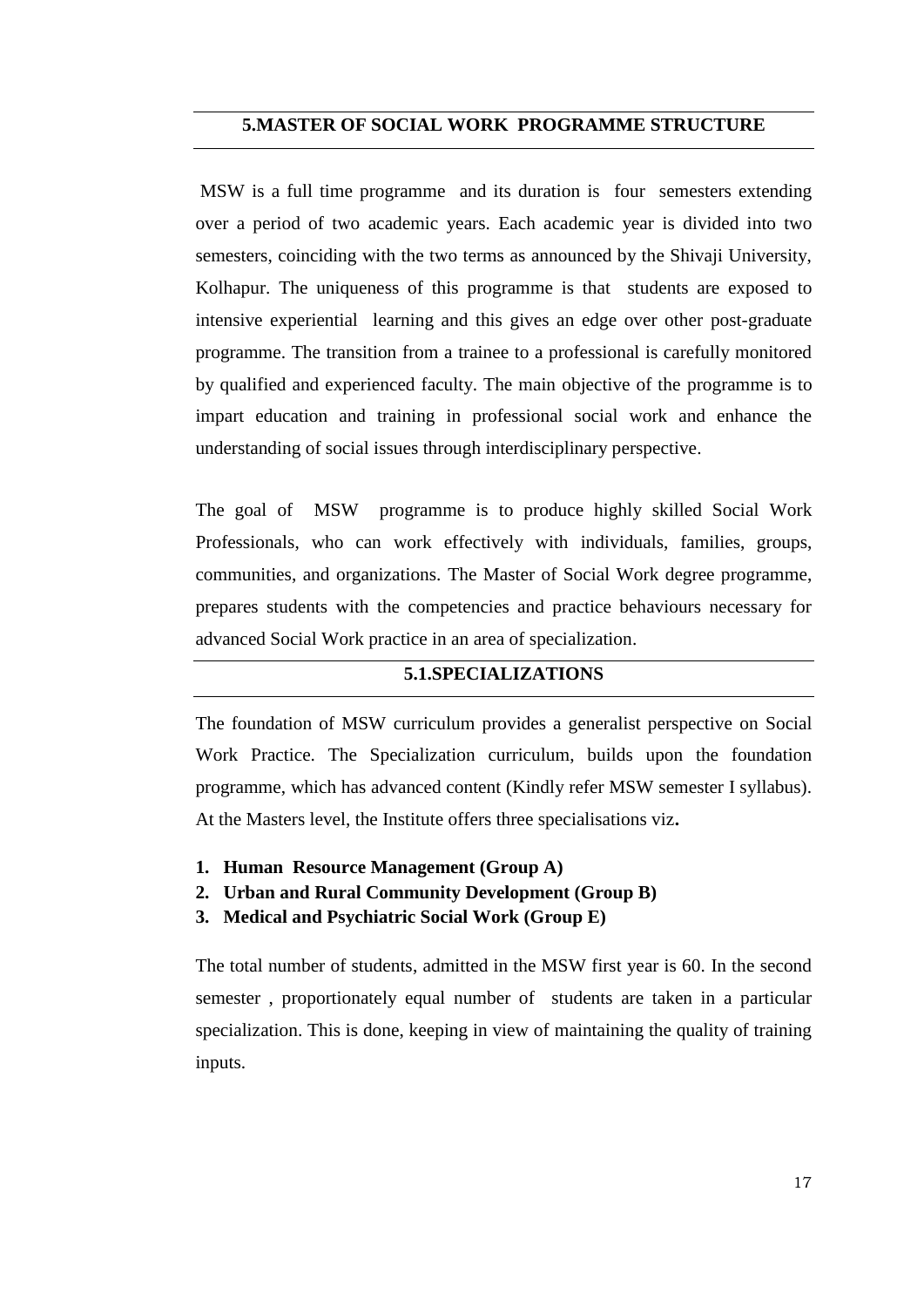## **5.2.CRITERIA FOR OPTING SPECIALIZATION**

The first year MSW students will have to choose their specialization at the beginning of their second semester. A rank list will be made on the basis of over all performance of the first semester. Counselling sessions will be arranged and according to their ranks they will have the options to choose their desired specialisation.

## **5.3. ELIGIBILITY FOR ADMISSION**

There are 60 seats for MSW first year. Candidates for admission to the first year of the Degree of Master of Social Work programme, shall be required to have passed the Bachelors degree  $(10+2+3)$  with at least 45% marks or equivalent in any stream. Candidates who are in final year may also apply.

# **5.4. RESERVATION OF SEATS**

As per Govt. of Maharahstra and University Grants Commission Rules

## **5.5. SCOPE OF MSW PROGRAMME**

Completing a MSW degree allows for immediate access to employment opportunities in Govt as well as Non Govt. Sector. MSW stuudents are apponted as Development Professionals in National / International Organizations, as a Social Welfare Officer in Social Welfare Dept. and Women & Child Welfare Dept., as a Counsellor & Social Worker in Educational Institutes, Hospitals, NGOs, As a Labour Welfare Officer in Companies.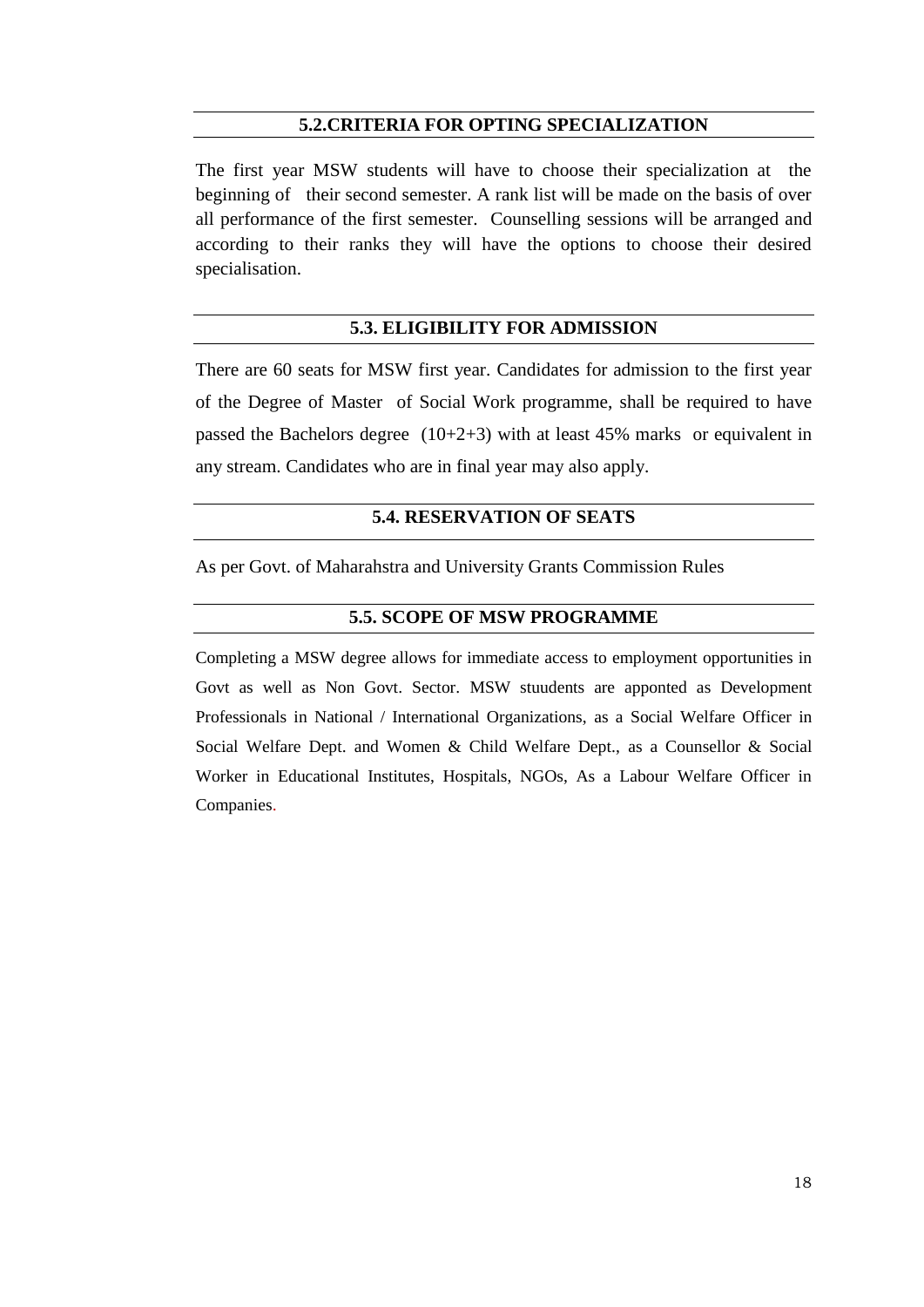# **5.6. M.S.W. SYLLABUS**

# **MSW SEMESTER I: GENERIC**

| Paper            | <b>Title</b>                     | <b>MARKS</b>  |                 |              |
|------------------|----------------------------------|---------------|-----------------|--------------|
|                  |                                  | <b>Theory</b> | <b>Internal</b> | <b>Total</b> |
| Paper I          | Introduction to Social Work      | 80            | 20              | 100          |
| Paper II         | Man & Society- I                 | 80            | 20              | 100          |
| Paper III        | Human Growth and Development     | 80            | 20              | 100          |
| <b>Paper IV</b>  | Work with Individuals            | 80            | 20              | 100          |
| Paper V          | Work with Groups                 | 80            | 20              | 100          |
| Paper VI         | Work with Community              | 80            | 20              | 100          |
| <b>Paper VII</b> | Personal and Professional Growth | 80            | 20              | 100          |
| <b>Paper VII</b> | <b>Field Work Practicum</b>      |               |                 | 200          |
|                  | <b>Total</b>                     |               |                 | 900          |

# **MSW SEMESTER II : SPECIALIZATION**

| Paper     | <b>Title</b>                                   | <b>MARKS</b>  |                 |              |
|-----------|------------------------------------------------|---------------|-----------------|--------------|
|           |                                                | <b>Theory</b> | <b>Internal</b> | <b>Total</b> |
| Paper I   | Man & Society -II                              | 80            | 20              | 100          |
| Paper II  | Social Welfare Administration                  | 80            | 20              | 100          |
| Paper III | Social Work Research                           | 80            | 20              | 100          |
| Paper IV  | <b>Statistics and Computer</b><br>Fundamentals | 80            | 20              | 100          |
| Paper V   | Specialization Paper-I                         | 80            | 20              | 100          |
| Paper VI  | <b>Specialization Paper - II</b>               | 80            | 20              | 100          |
| Paper VII | <b>Specialization Paper -III</b>               | 80            | 20              | 100          |
| Paper VII | <b>Field Work Practicum</b>                    |               |                 | 200          |
|           | <b>Total</b>                                   |               |                 | 900          |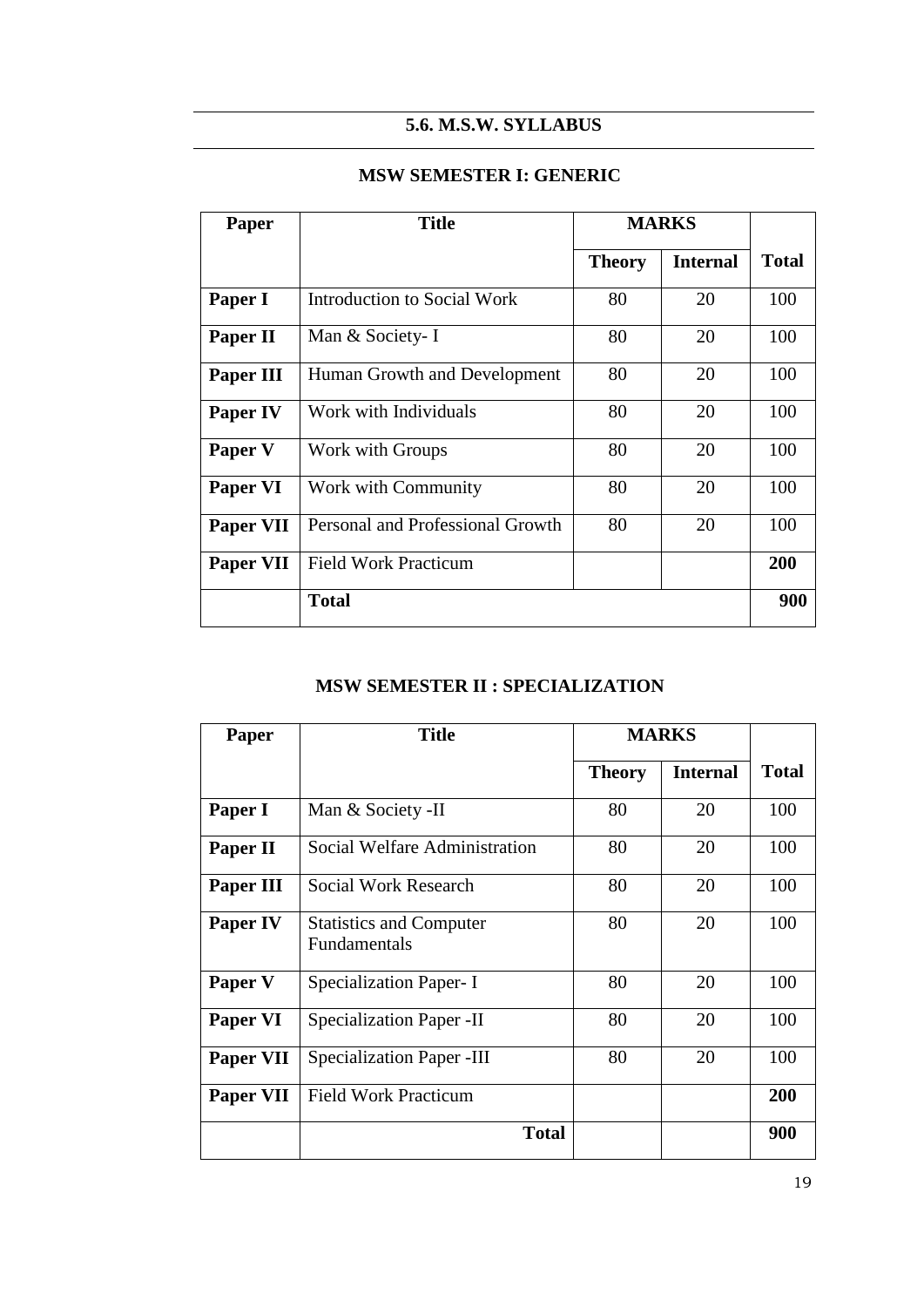| Paper           | <b>Title</b>                             | <b>MARKS</b>  |                 |              |
|-----------------|------------------------------------------|---------------|-----------------|--------------|
|                 |                                          | <b>Theory</b> | <b>Internal</b> | <b>Total</b> |
| Paper I         | Philosophies of Social Change            | 80            | 20              | 100          |
| Paper II        | <b>Economic System and Process</b>       | 80            | 20              | 100          |
| Paper III       | State, People and Politics /<br>Research |               | 20              | 100          |
| <b>Paper IV</b> | <b>Integrated Social Work Practice</b>   | 80            | 20              | 100          |
| Paper V         | <b>Specialization Paper-IV</b>           | 80            | 20              | 100          |
| Paper VI        | Specialization Paper - V                 | 80            | 20              | 100          |
| Paper VII       | <b>Specialization Paper - VI</b>         | 80            | 20              | 100          |
| Paper VII       | <b>Field Work Practicum</b>              |               |                 | 200          |
|                 | <b>Total</b>                             |               |                 | 900          |

# **MSW SEMESTER III : SPECIALIZATION**

# **MSW SEMESTER IV : SPECIALIZATION**

| Paper                                                                                           | <b>Title</b>                                    | <b>MARKS</b>  |                 |              |  |
|-------------------------------------------------------------------------------------------------|-------------------------------------------------|---------------|-----------------|--------------|--|
|                                                                                                 |                                                 | <b>Theory</b> | <b>Internal</b> | <b>Total</b> |  |
| Paper I                                                                                         | Social Development Policy and<br>Social Planing | 80            | 20              | 100          |  |
| Paper II                                                                                        | Social Legislations                             | 80            | 20              | 100          |  |
| Paper III                                                                                       | NGO and Program Management                      | 80            | 20              | 100          |  |
| Paper IV                                                                                        | Social Action and Social<br>Movement            | 80            | 20              | 100          |  |
| Paper V                                                                                         | <b>Specialization Paper - VII</b>               | 80            | 20              | 100          |  |
| Paper VI                                                                                        | <b>Specialization Paper - VIII</b>              | 80            | 20              | 100          |  |
| <b>Paper VII</b>                                                                                | Specialization Paper - IX*                      | 80            | 20              | 100          |  |
| <b>Paper VII</b>                                                                                | <b>Field Work Practicum</b>                     |               |                 | 200          |  |
|                                                                                                 | <b>Total</b>                                    |               |                 | 900          |  |
| For Students of Human Resource Managament, there will be a Project Work instead of Paper<br>IX. |                                                 |               |                 |              |  |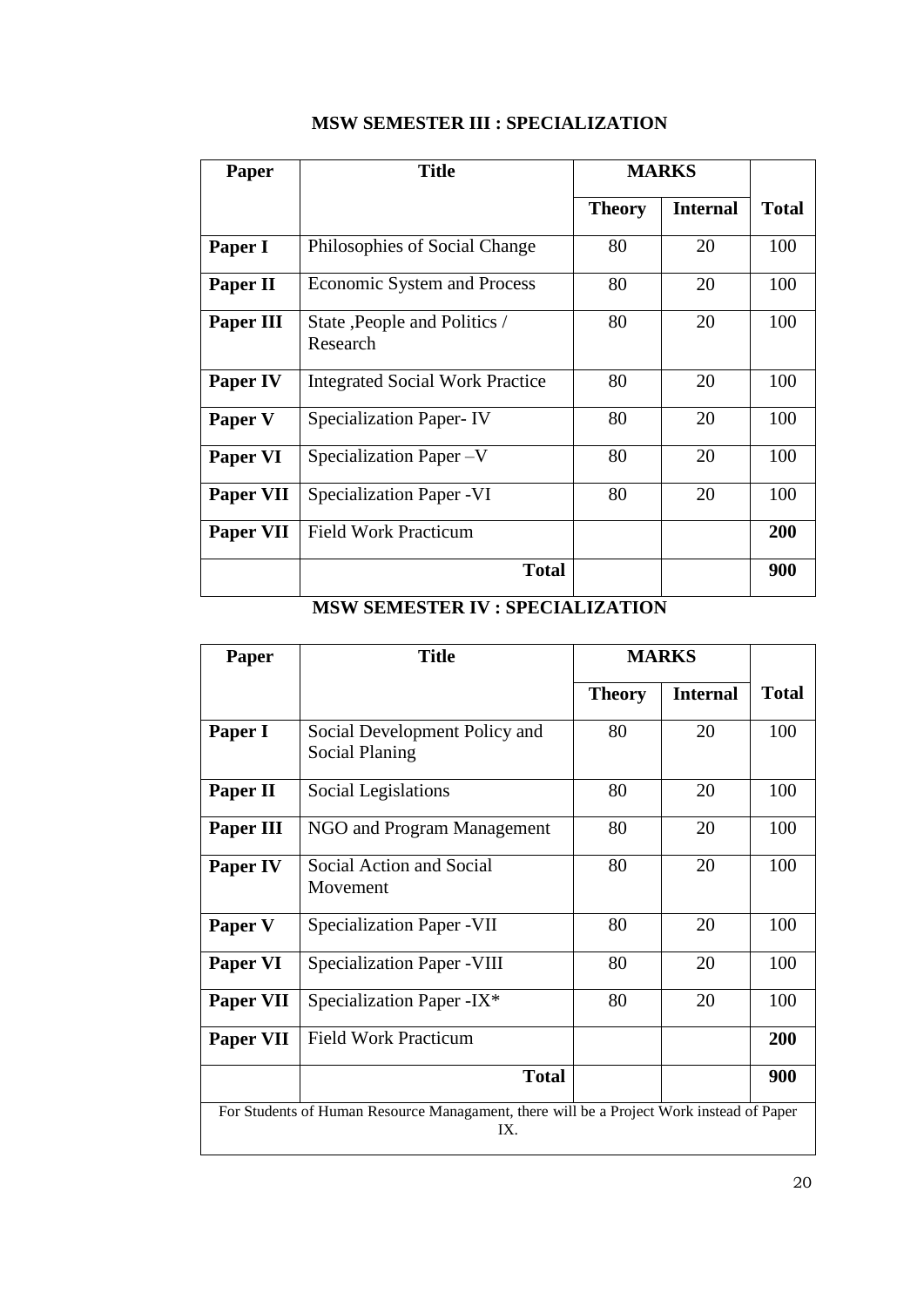# **6. TEACHING LEARNING METHODS**

- 1. Audio visual tutorial lessons
- 2. Bulletin boards
- 3. Case presentations
- 4. Class Assignment
- 5. Class discussions
- 6. Concept classes
- 7. Diaries
- 8. Debate
- 9. Educational tours
- 10. Educational counseling
- 11. Field Work conference
- 12. Home Assignment
- 13. Individual and Group seminar presentation
- 14. Individual and group practice experience sharing
- 15. Individual and group poster presentations
- 16. Independent learning
- 17. Interaction with renowned Social Activists
- 18. Library research on topics or problems
- 19. On-line studies advice support
- 20. Orientation visits
- 21. Remedial coaching for slow learners
- 22. Reading assignments in journals.
- 23. Reading assignments in supplementary books
- 24. Skill lab
- 25. Supervised Field work placements
- 26. Special Seminars/workshops
- 27. Textbook assignments
- 28. Use of slides
- 29. Use of films
- 30. Video-assisted skills learning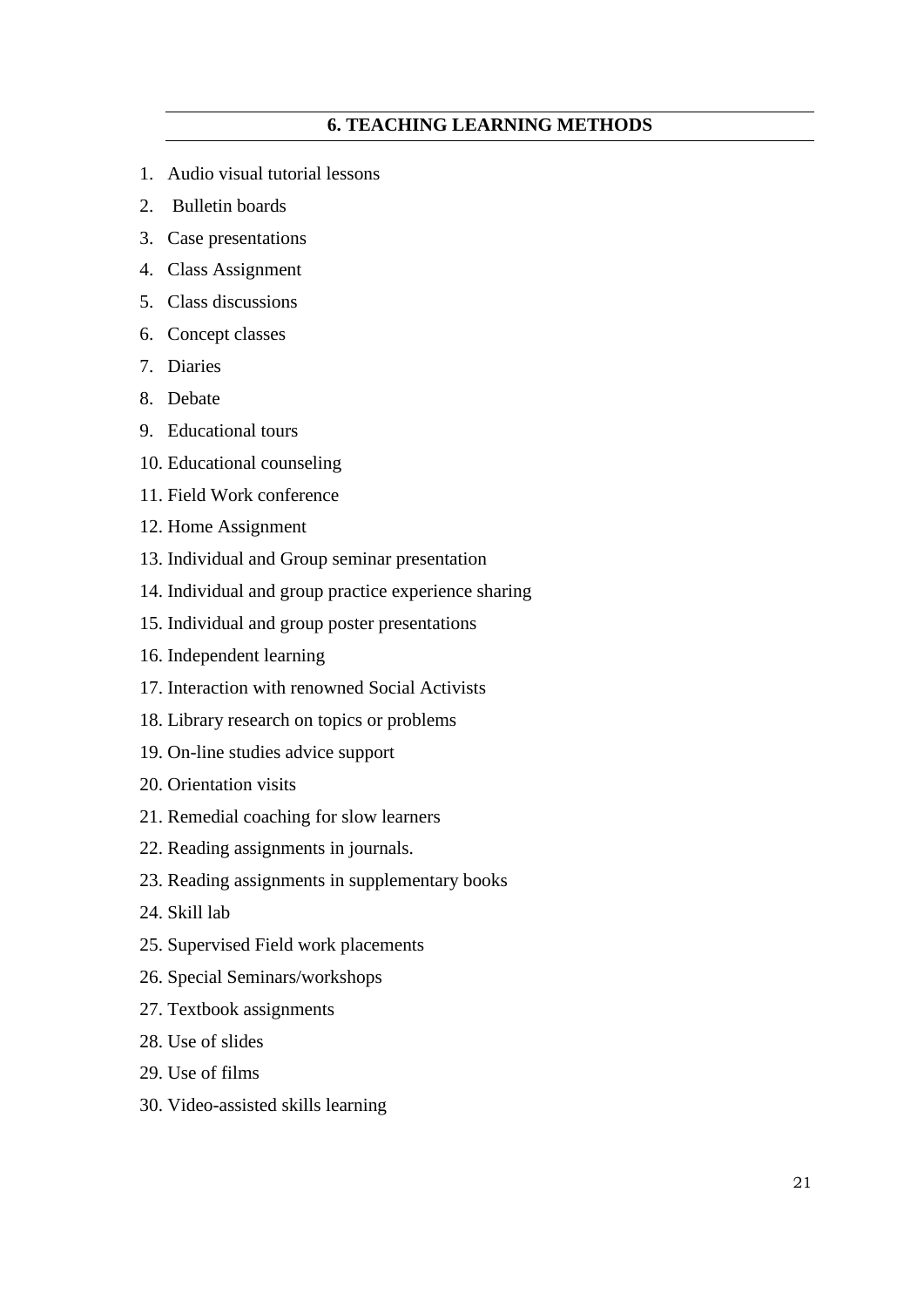#### **7.FIELD WORK EDUCATION**

Social Work is a practising profession. Here major emphasis is given on 'learning by doing'. This is done through field work practicum under the guidance and supervision of faculty. The following are the field work practicum components:

### **7.1.ORIENTATION VISITS**

As the students are new entrants to Social Work programme, sensitisation is given to them at the beginning of the session, with regard to typology, structural and functional aspects of human service organisations through supervised institutional visits.

## **7.2.CONCURRENT FIELDWORK**

After completion of orientation visits, the students are placed in structured as well as open settings for concurrent field work, which is for two consecutive days in a week. (15 hours a week).

## **7.3.STUDY TOUR**

Study tour for 10 Days is organised for BSW/ MSW students, where a good number of social welfare agencies are visited. A teaching faculty accompanies the students for the tour. Study tour has immense educative value to the students.

## **7.4. BLOCK/SUMMER PLACEMENT**

The students, of BSW/MSW will be placed in various social welfare organisations, in different part of the country for getting adequate field exposure. Such placement would be for a month and they have to work on purely voluntary basis without any financial commitment from either part. The students have to work on full time basis as per the work schedule, to be developed by the organisations. This sort of placement will help students, to gather practical experience over modes of social welfare activities by engaging themselves in the work. It will also expose students with variety of work practices, adopted by the organisation of national importance. The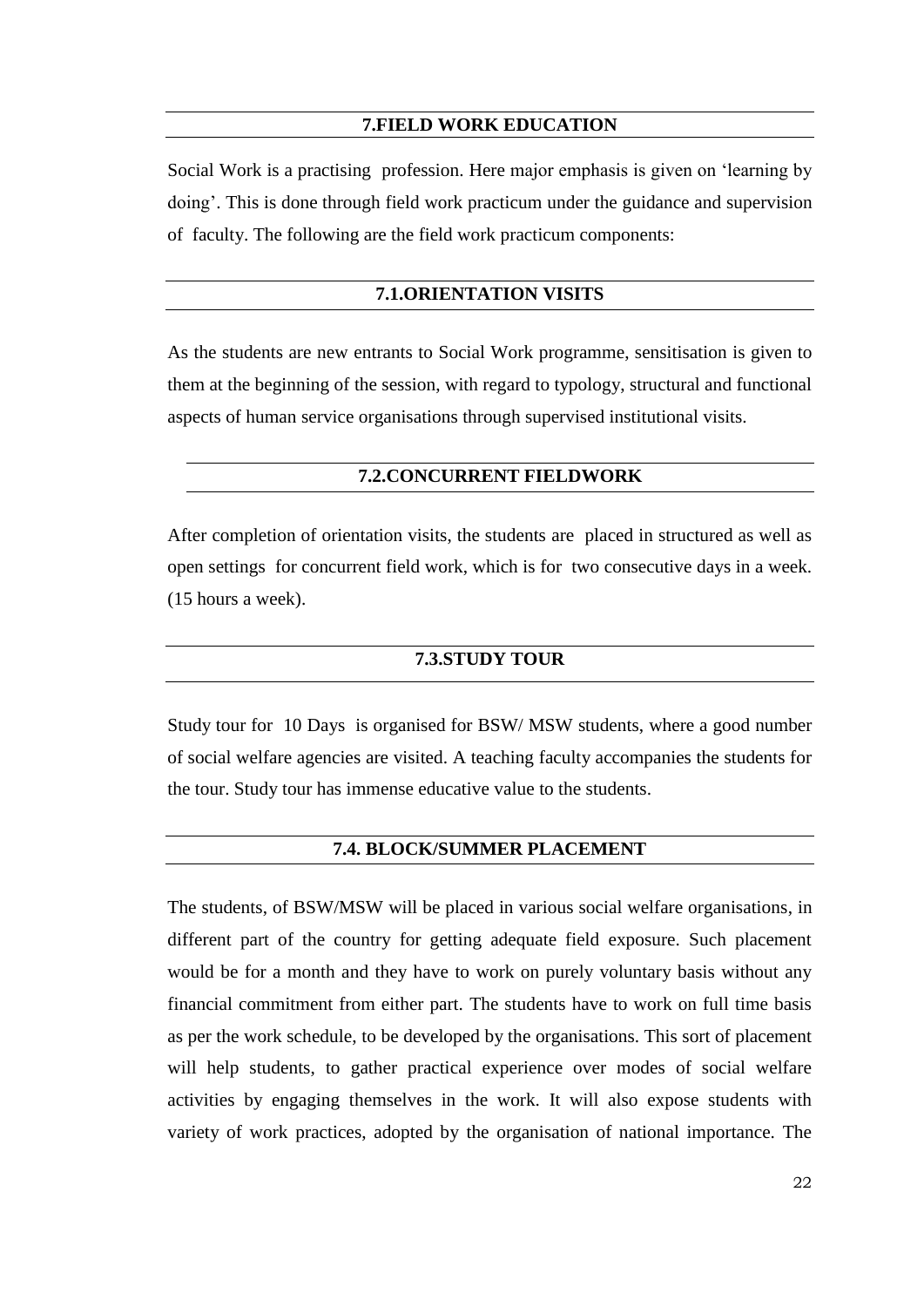students will get scope to broaden their outlook and vision on Social Work activities and intervention practices through getting exposed to diversified work culture. A teaching faculty is responsible for planning the placement programme.

## **8. ADMISSION PROCEDURE**

- **A.** Application for admission must be made in the prescribed form. (Attached to this document). The application will not be considered unless the form is complete and all relevant documents are received in time. Candidate should send **only attested photocopies** of their certificates along with their applications (including caste certificate and other necessary testimonials as per the need). Candidates can also download the form, from our website [www.ycssw.edu.in](http://www.ycssw.edu.in/) and the same should be posted together with the prescribed fee and enclosures on or before the date given by the College.
- **B.** Application forms of candidates, who have appeared for their graduation examination from Universities other than the Shivaji University, Kolhapur, Maharashtra, will be accepted as pending result, provided that their results will be declared before the admission procedure is completed and the admission confirmed. The candidates, who are unable to produce the result related documents, prior to the completion of admission procedures will not be considered for admission to the programme.
- **C.** At the time of taking admission to the programme by paying fees, the students will have to submit to the College the required number of attested copies of Mark Sheets / Degree certificates, together with the original documents. The College will then apply to the University for Provisional Eligibility Certificate and get the documents verified from the Board / University, from which the students have completed the qualifying examination. These documents should be accompanied by the required fees, which will be informed at the time of paying the fees.
- **D.** If the student does not already have a 'Migration Certificate' and a 'Passing' or 'Degree Certificate' from his / her previous University, an application should be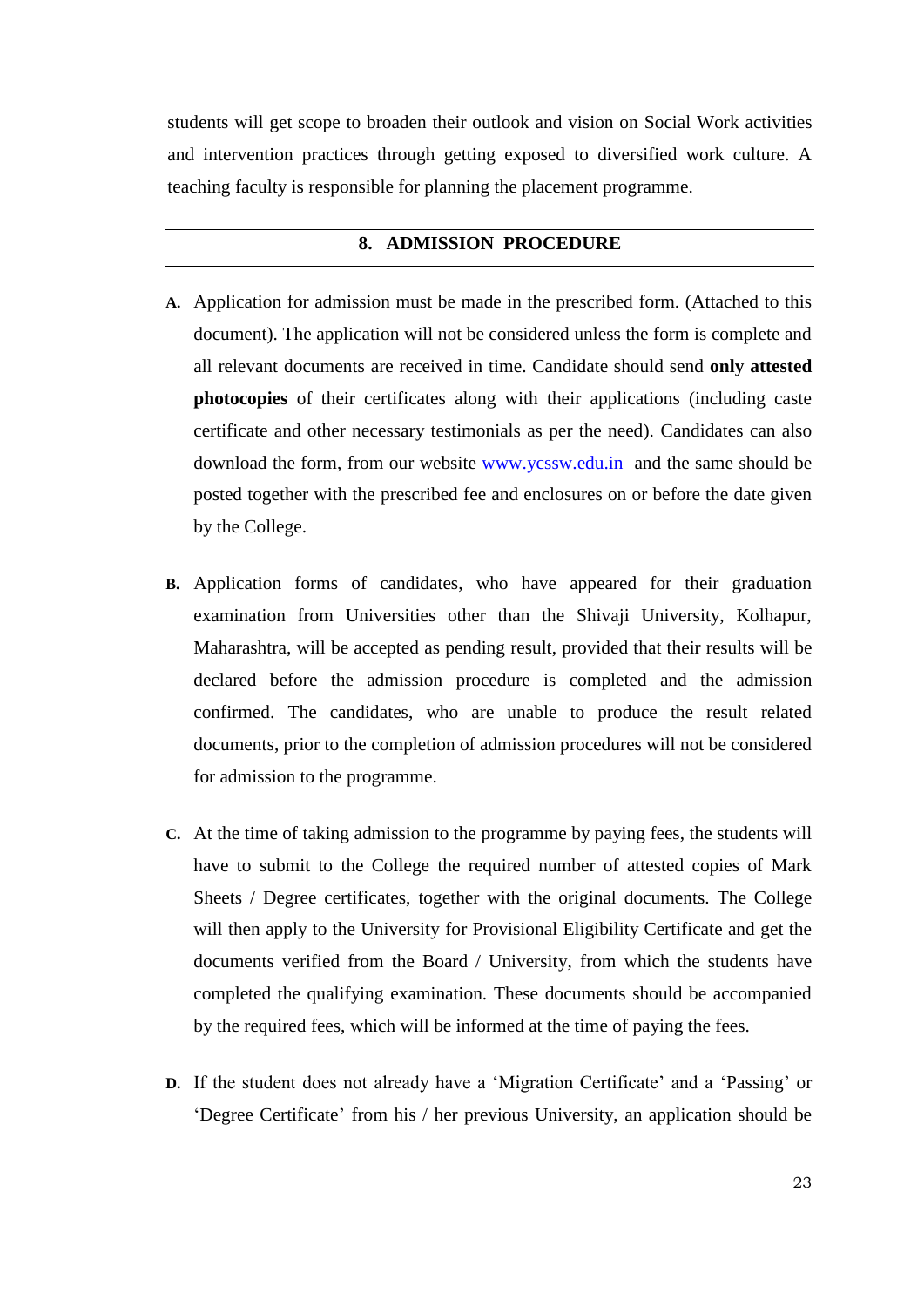made for the same in the pro-forma prescribed by the University from which the candidate graduated.

- **E.** After obtaining the Provisional Eligibility, Migration and Passing or Degree Certificates, the College will then follow up the process of obtaining 'Permanent Eligibility' for candidates. All the original documents will be returned in due course of time to the student by the College. Prior to applying for the' Provisional Eligibility Certificate', the College will verify the certificate of the students.
- **F.** Admission is based on entrance exam comprising of written test, group discussion and a panel interview which takes into consideration the candidate's past academic performance, proficiency in the general knowledge, and background in Social Work experience, interest and aptitude for the profession.
- **G.** If any statement /document furnished by the applicant are found incorrect at any time, he/she will be liable to be debarred from the college.
- **H.** The medium of instruction is English and working knowledge of Marathi or Hindi is desirable.

| <b>Written Test:</b>       | 100 marks | <b>90 min</b>    |
|----------------------------|-----------|------------------|
| <b>Group Discussion</b>    | 50 marks  | $20 \text{ min}$ |
| <b>Personal Interview</b>  | 70 marks  | $10 \text{ min}$ |
| <b>Academic Background</b> | 30 marks  |                  |
|                            | 250 marks |                  |

## **9. SELECTION PROCEDURE**

**Written Test**: There will be a test of 100 marks, out of which 50 marks are for objective-type multiple-choice questions on general awareness, 25 marks for aptitude test on contemporary problems, and 25 marks for proficiency in English. The time allotted is 90 minutes. In the entrance test, candidates are assessed for their general awareness and capacity to understand problems, to think clearly, to express ideas in simple language, and to present them systematically.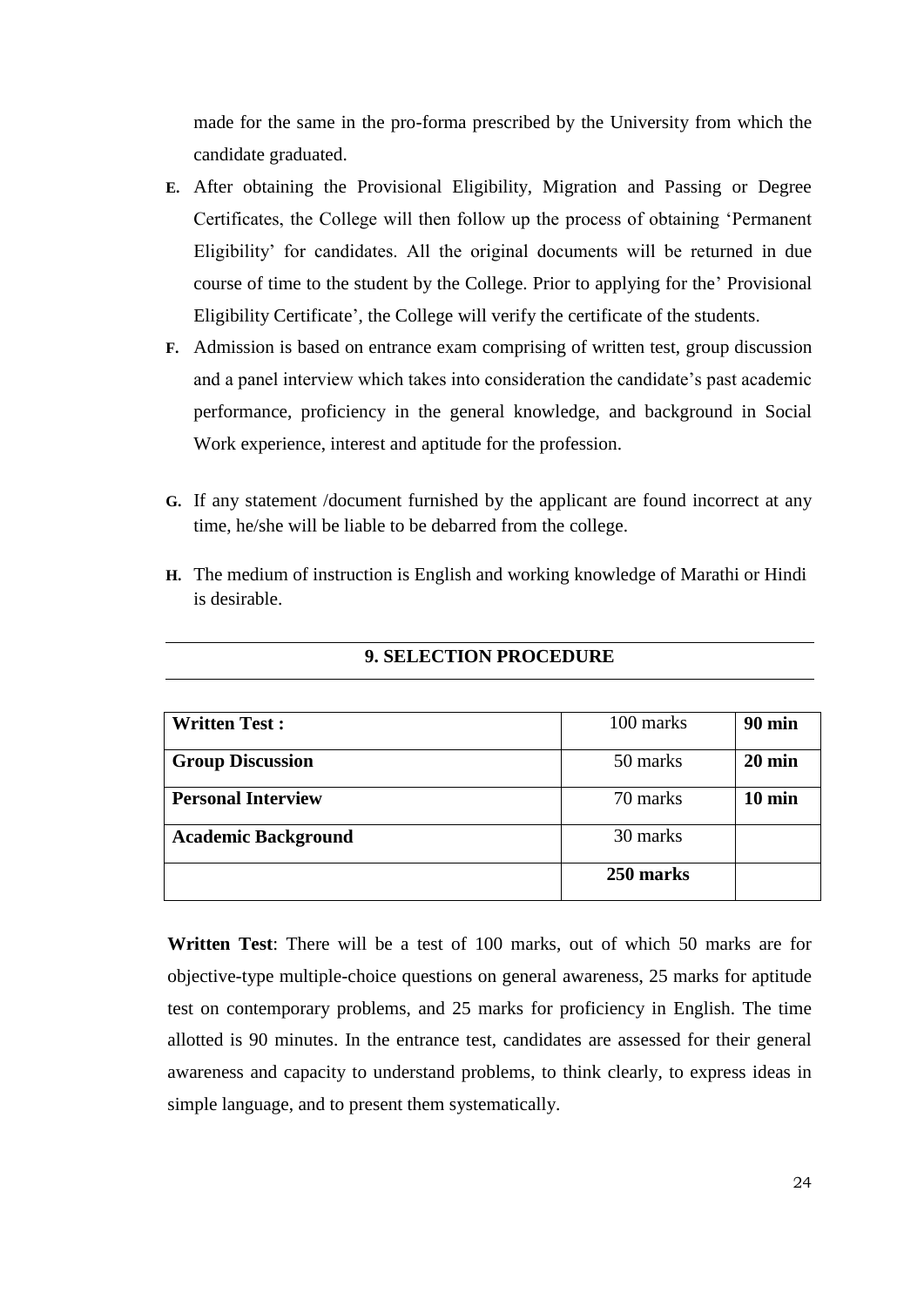**Group Discussion**: Every candidate is expected to participate in a group discussion in a group of about 10 candidates. Time allotted is about 20 minutes. An assessment of the candidate is made on the basis of expression of ideas, maintaining relationships with other group members, and contribution to the discussion.

**Personal Interview**: Maximum marks for the interview is 70.

To be eligible for entry to the BSW/MSW programme, candidates must demonstrate in the personal interview that he/she has the potential to be a Social Worker at the degree and postgraduate level. As there is stiff competition for the seats, candidates are advised to highlight in the application any relevant experience they gained.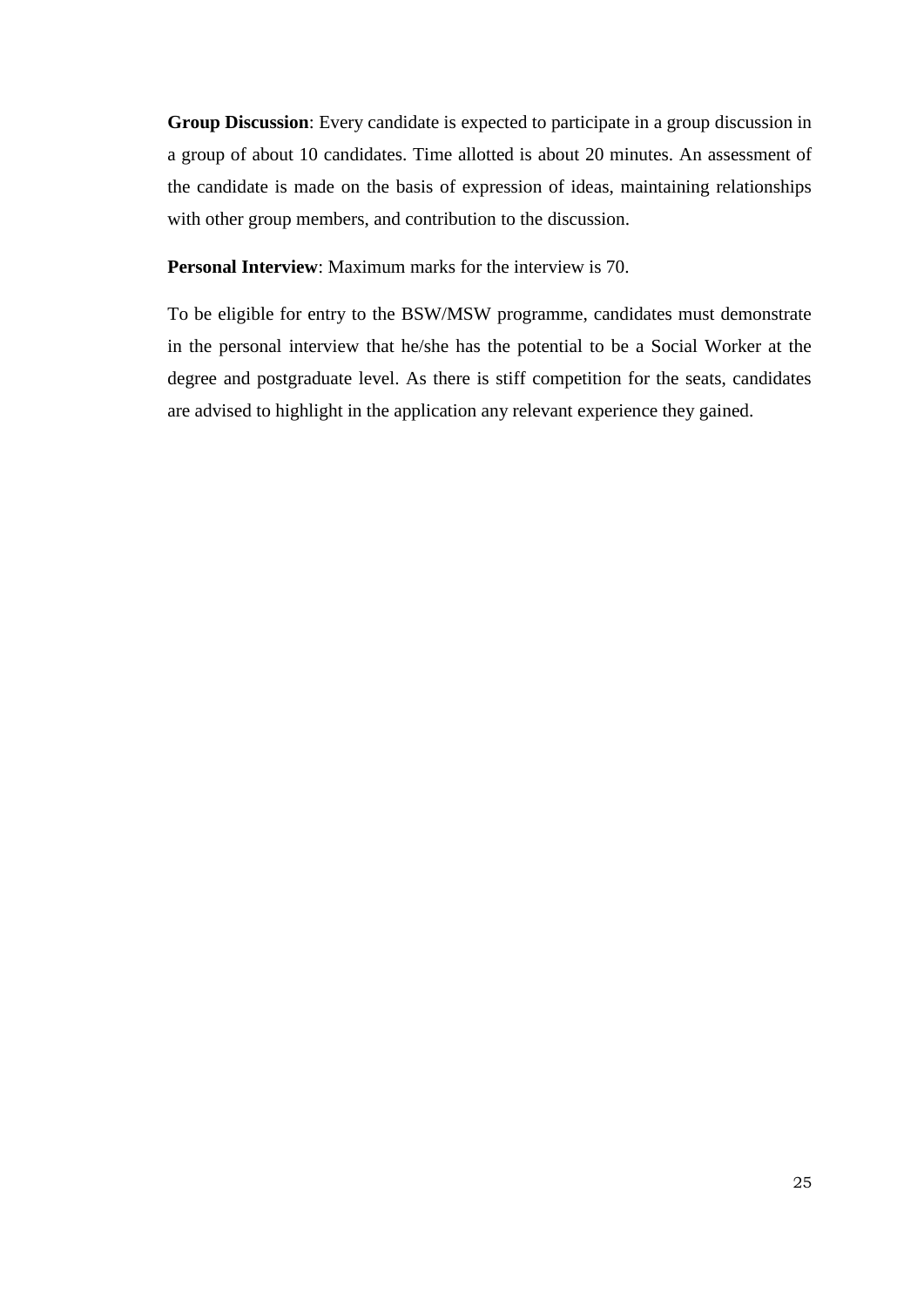|  | 10. FEES |
|--|----------|
|--|----------|

|                | <b>Particulars</b>   | <b>B.S.W.</b> |                  |                         | M.S.W.                  |             |                  |              |                |             |                  |
|----------------|----------------------|---------------|------------------|-------------------------|-------------------------|-------------|------------------|--------------|----------------|-------------|------------------|
| Sr.            |                      | <b>SEM</b>    | <b>SEM</b>       | <b>SEM</b>              | <b>SEM</b>              | <b>SEM</b>  | <b>SEM</b>       | <b>SEM</b>   | <b>SEM</b>     | <b>SEM</b>  | <b>SEM</b>       |
| $\bf{no}$      |                      | 1             | $\mathbf{2}$     | $\overline{\mathbf{3}}$ | $\overline{\mathbf{4}}$ | 5           | 6                | $\mathbf{1}$ | $\overline{2}$ | 3           | 4                |
| $\bullet$      |                      |               |                  |                         |                         |             |                  |              |                |             |                  |
| $\mathbf{1}$   | <b>Admission Fee</b> | 400           | 400              | 400                     | 400                     | 400         | 400              | 400          | 400            | 400         | 400              |
| $\overline{2}$ | Tuition fee          | 400           | 400              | 400                     | 400                     | 400         | 400              | 500          | 500            | 500         | 500              |
| 3              | Ancillary fee        | 1800          | 1800             | 1900                    | 1900                    | 2000        | 2000             | 2200         | 2200           | 2300        | 2300             |
| $\overline{4}$ | Library fee          | 500           | 500              | 500                     | 500                     | 500         | 500              | 500          | 500            | 500         | 500              |
| 5              | Field Work fee       | 2000          | $\boldsymbol{0}$ | 2000                    | $\pmb{0}$               | 2000        | $\mathbf 0$      | 2000         | $\mathbf 0$    | 2000        | $\pmb{0}$        |
| 6              | Co-Curricular        |               |                  |                         |                         |             |                  |              |                |             |                  |
|                | activities           | 1000          | 1000             | 1000                    | 1000                    | 1000        | 1000             | 1000         | 1000           | 1000        | 1000             |
| $\tau$         | Exam fee             |               |                  |                         |                         |             |                  |              |                |             |                  |
|                | (Uni. $&$            |               |                  |                         |                         |             |                  |              |                |             |                  |
|                | College)             | 700           | 700              | 700                     | 700                     | 700         | 700              | 900          | 900            | 900         | 900              |
| $\,8\,$        | Aswamegh/Pr          |               |                  |                         |                         |             |                  |              |                |             |                  |
|                | o-rata               |               |                  |                         |                         |             |                  |              |                |             |                  |
|                | /Insurance,          |               |                  |                         |                         |             |                  |              |                |             |                  |
|                | Agrani               |               |                  |                         |                         |             |                  |              |                |             |                  |
|                | Disaster Fund        | 250           | $\mathbf 0$      | 250                     | $\pmb{0}$               | 250         | 0                | 250          | $\mathbf 0$    | 250         | $\boldsymbol{0}$ |
| 9              | Eligibility          | 200           | $\mathbf 0$      | $\pmb{0}$               | $\pmb{0}$               | $\mathbf 0$ | $\pmb{0}$        | 400          | $\mathbf 0$    | 0           | $\boldsymbol{0}$ |
| 10             | Computer &           |               |                  |                         |                         |             |                  |              |                |             |                  |
|                | Internet fee         | 1100          | 1100             | 1100                    | 1100                    | 1100        | 1100             | 1100         | 1100           | 1100        | 1100             |
| 11             | E-Services           | 400           | 400              | 400                     | 400                     | 400         | 400              | 400          | 400            | 400         | 400              |
| 12             | Structure and        |               |                  |                         |                         |             |                  |              |                |             |                  |
|                | Nutrition fee        |               |                  |                         |                         |             |                  |              |                |             |                  |
|                |                      | 250           | 250              | 250                     | 250                     | 250         | 250              | $\pmb{0}$    | $\pmb{0}$      | $\pmb{0}$   | $\pmb{0}$        |
| 13             | Environment          |               |                  |                         |                         |             |                  |              |                |             |                  |
|                | Sciences fee         |               |                  |                         |                         |             |                  |              |                |             |                  |
|                |                      | $\pmb{0}$     | $\pmb{0}$        | 250                     | $\mathbf 0$             | $\pmb{0}$   | $\boldsymbol{0}$ | 0            | $\mathbf 0$    | $\mathbf 0$ | $\pmb{0}$        |
| 14             | Utility fee          | 750           | 750              | 750                     | 750                     | 750         | 750              | 750          | 750            | 750         | 750              |
| 15             | Others               | 500           | 500              | 500                     | 500                     | 500         | 500              | 500          | 500            | 500         | 500              |
|                | Total                | 10250         | 7800             | 10400                   | 7900                    | 10250       | 8000             | 10900        | 8250           | 10600       | 8350             |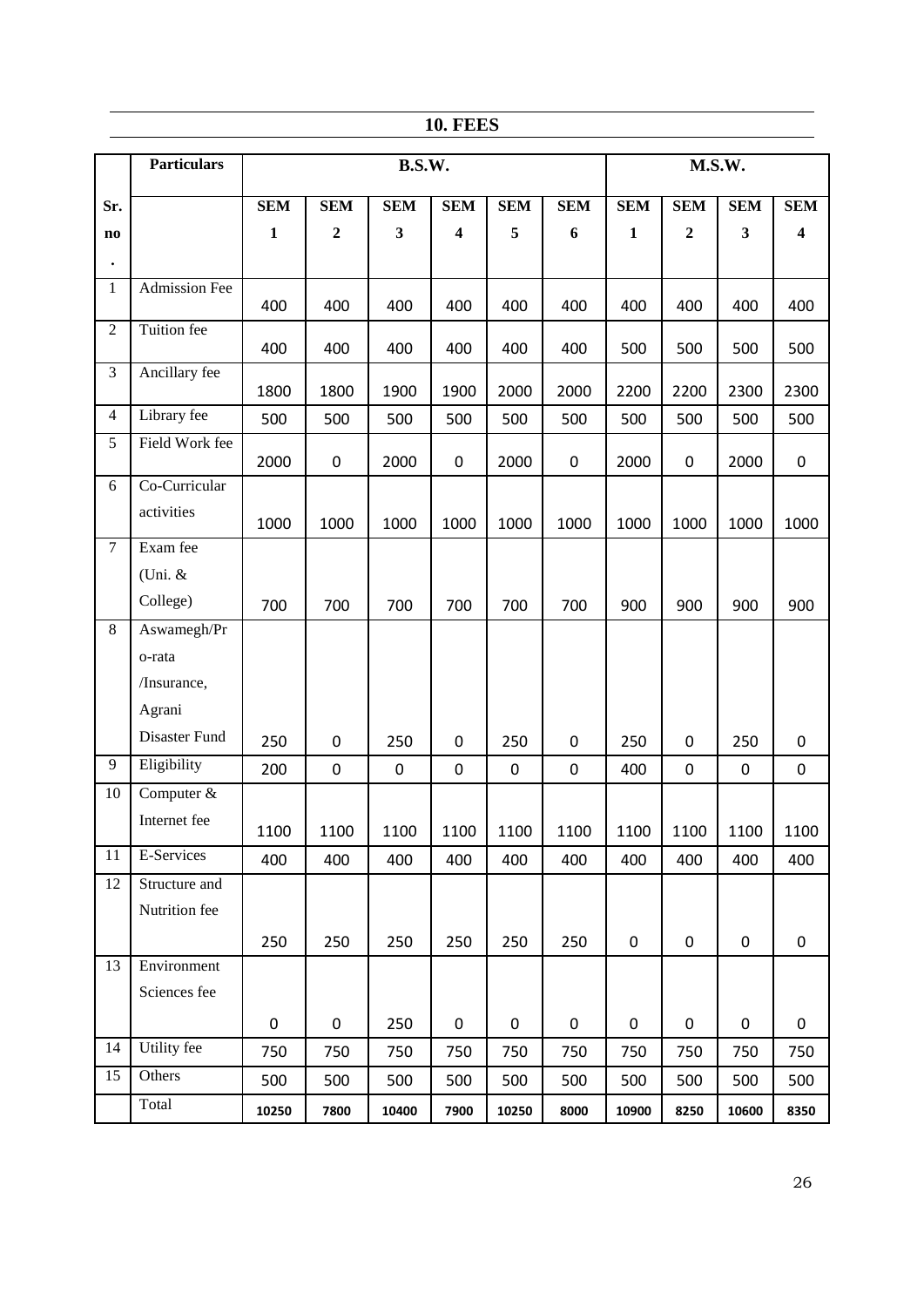### **11. SCHOLARSHIPS AND FREESHIPS**

Scholarship will be provided to the eligible candidates as per Govt. Of Maharashtra and University Grants Commission rules and regulations. The fee of category students is covered under Government of India scholarship , therefore its free of cost for the students. Meanwhile, open category students has to pay the prescribed fees.

## **12. STUDENT SUPPORT SERVICES**

YCSSW has state of the art infrastrucre and other fascilities for the benefit of students. The details are as folows:

## **12.1.PLACEMENT CELL**

The institute has a placement cell, which prepares a placement brochure and sends it to the prospective employers and invites them for campus interviews.With the passing of time, the placement cell has improved its functioning as a full fledged employment cell and it has helped the passed out students to have jobs in Tuljapur, Thane, Gadchiroli, Raigad, Mumbai and Pune. Almost 85 per cent of our out turn used to get employment every year through placement cell. The institute is always in the process of developing placement brochure, in order to attract the attention of the employers, to recruit more of our passed out students.

## **12.2.LIBRARY**

The institute has a well-equipped library that is housed in a big hall which is located at the central position in the administrative building with around 4800 volumes related to Social Work and Interdisciplinary fields. The Library of the college is resolved to provide adequate reading materials to the students. To furnish the students with latest information about the ongoing events in the social science sector, the library also subscribes around 81 reputed journals and magazines and 10 newspapers. It also provides a host of information services to its users through Current Awareness Bulletins, Catalogue, reference and bibliographic services and photocopying facilities. The library is kept open for 15 hours including a break of 1 hour for tea and lunch during the class hours. Reading hall is kept open during the evening hours in order to facilitate students to use the library. The library has modern furniture and computer system to have easy access to reading materials.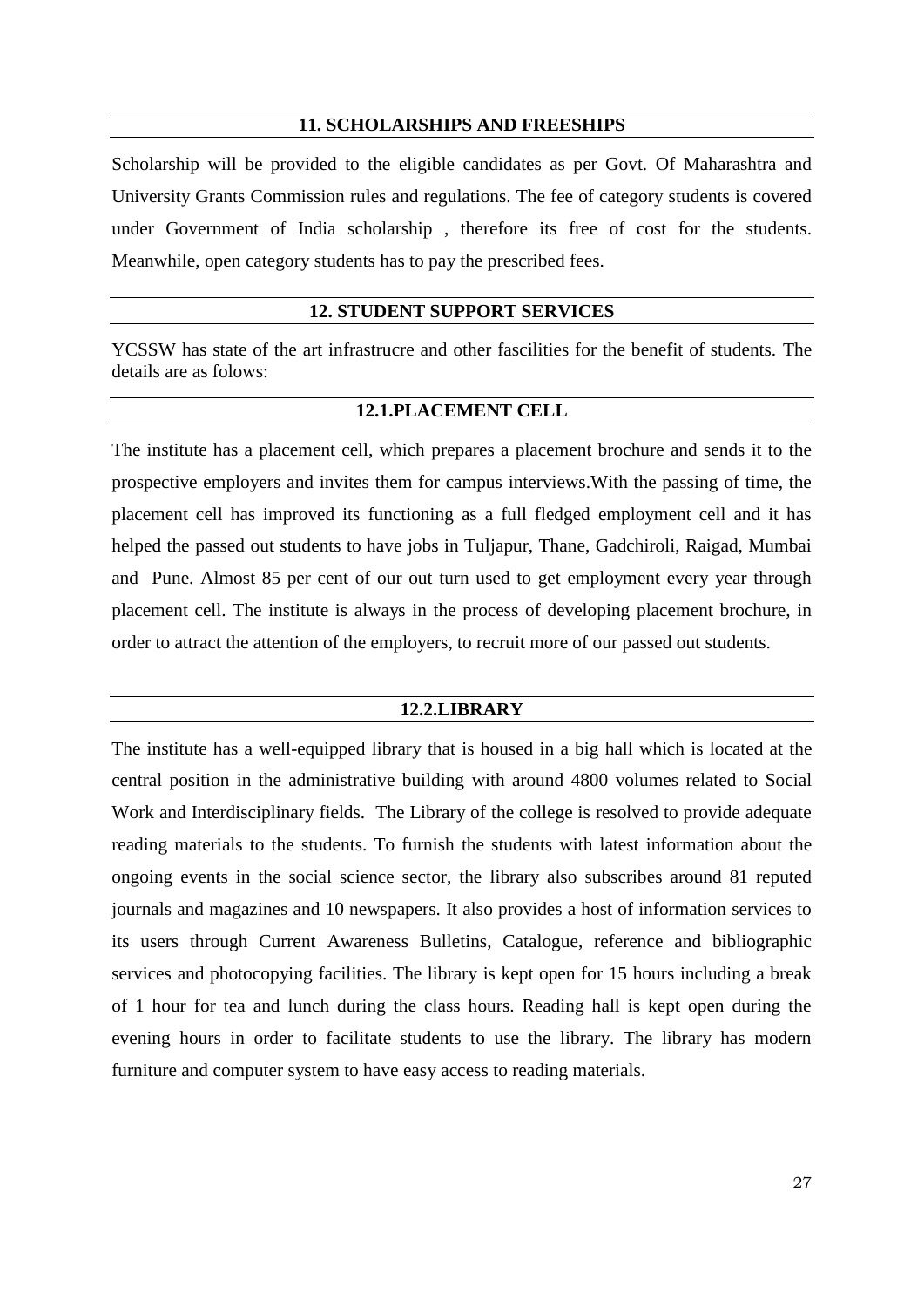#### **12.3. GIRLS HOSTEL**

Hostels are a home away from home. The Institute has hostel fascility for girls in the capus itself .We at YCSSW provide you a decent stay and the best possible learning environment. Accordingly effort is made to make living in a hostel a comfortable and memorable experience. Many Students consider quality of life as one of the important factors while choosing a College. The stay at campus would certainly provide a wealth experience by developing qualities such as comradeship and social responsibility. We encourage the habit of community living and sharing. Hostel is supervised by a warden who resides in the hostel. Residents of the hostel will have to abide by the hostel rules, breach of which will result in disciplinary action. No accommodation is provided to guests of the hostel residents.

The Institute has made arrangements for boys' hostel in the city for those who are coming from backward classes city for those who are coming from backward classes

## **12.4. COMPUTER LAB**

The Institute has a computer centre with Internet and e-mail facilities.Computer has become an inevitable part of human life, especially for professionals. All organisationsdevelopmental, research and managerial, are completely computerised. So, computer literacy is essential and is expected from a person in the profession.

Keeping this in view, Institute has introduced a paper on Computer Applications for Social Workers for MSW and BSW as an institutional requirement. About 9 software packages and SPSS, a statistical package - a package for qualitative data analysis are taught. Those who have completed some computer training course earlier and seek exemption from the Institute's computer training, are to appear at an examination, both theory and practical, to verify the level of competence and to see that it is in accordance with the Institutional requirements. The computer centre offers facilities for students to do their term papers, seminar papers, project work and other documentation work by themselves when computer is available free.Sharada infotech provides an internet facility for on-line information.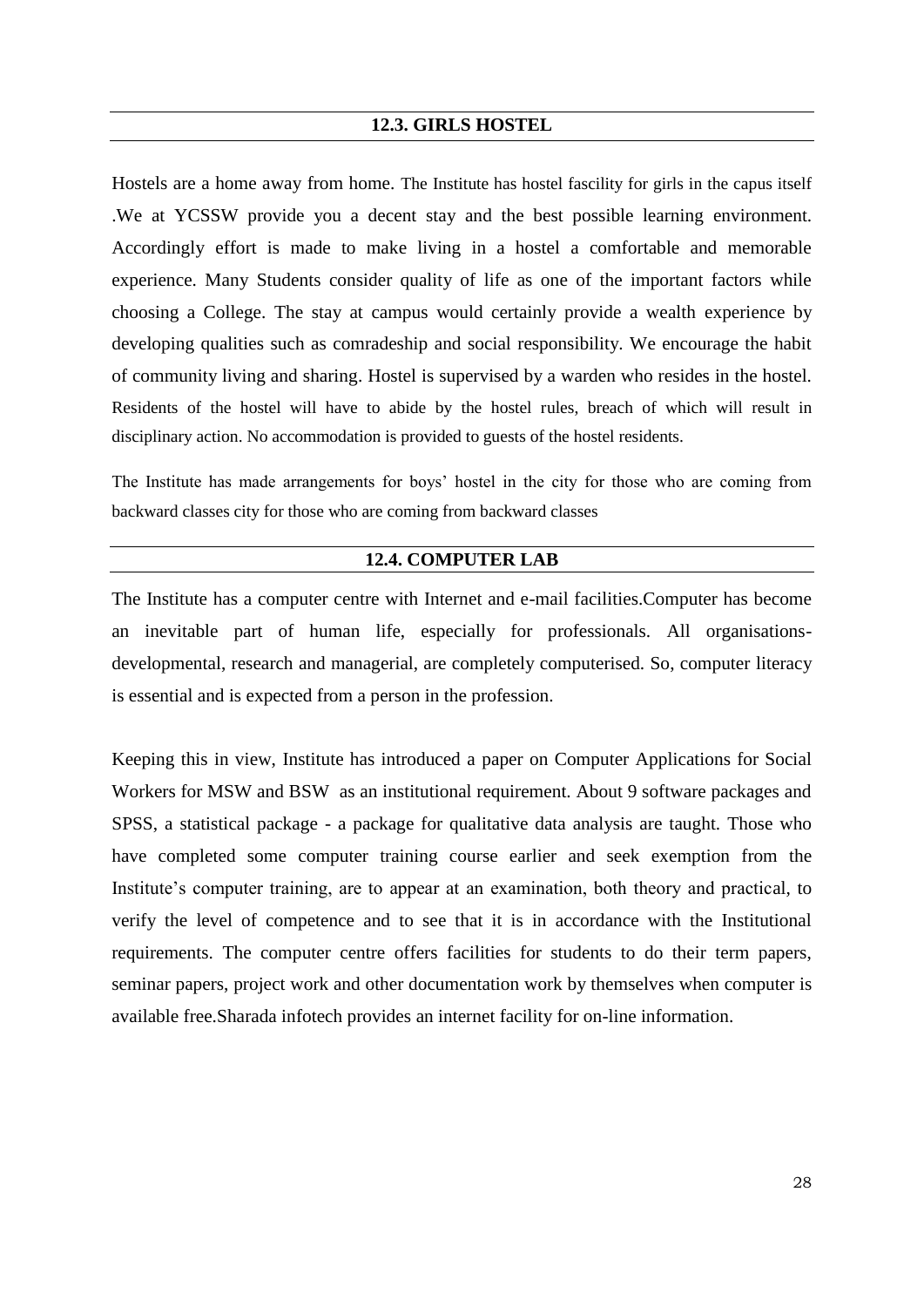## **12.5.Wi-Fi CAMPUS**

YCSSW provides staff, faculty and students access to the wireless network on campus where available.

# **12.6.MAHATMA PHULE CAREER GUIDANCE CENTRE**

Mahatma Phule Career Guidance centre provides comprehensive quality programmes and resources for preparing a diverse student/ alumnae population to meet the challenges in the job market in post globalization era.

# **12.7. BHASAPRABHU SANT TUKARAM REMEDIAL COACHING CENTRE**

The college is having a UGC approved remedial coaching centre for SC / ST, backward, minorities and girl students of the college. The centre is financially supported by the University Grants Commission, New Delhi and it provides special coaching for the backward students in their regular studies. Additional classes, course materials and other supports are provided by the centre, to improve the study conditions of the backward students**.**

## **12.8. FELLOWSHIPS**

- Padmashree Laxman Mane Fellowship for needy students.
- Late. Mr & Mrs. Mary Velikkakarhote & Late Palamattathil Joseph Memorial scholarship for the best research in MSW IInd year
- Mayur Puruskar for the best academic performance in BSW Ist year
- Ashok Asgainkar Fellowship for best volunteer in campus.
- Mr. Madhukar Kenjale Fellowship for the topper in Human Resource Management Department.
- Late Mrs. Shakuntala Namdeo Kamble memorial scholarship for BSW IIIrd year topper student.

## **12.8. OTHER SERVICES**

For the development of students various other programmes are conducted in the college , which are as follows: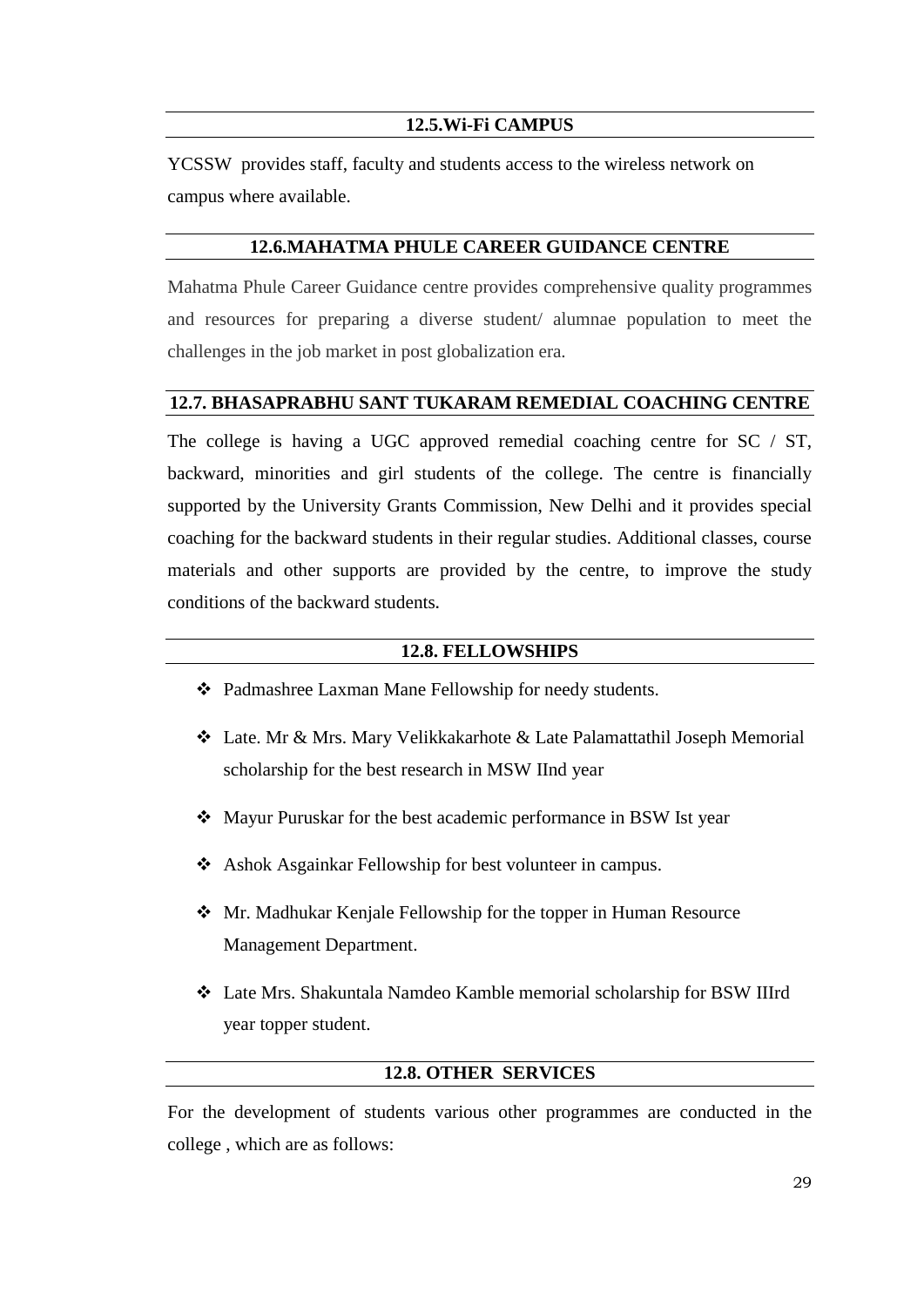- ❖ Group insurence
- Lanaguage enrichment programmme
- Manthan
- Jagar
- Aerobics
- Sports
- Cultural events
- Parent teacher association
- $\div$  Health care centre
- $\triangleleft$  Suggestion and complaint box

#### **13.EXTENTION ACTIVITIES**

Extension activity provides a link between the College and the Society. In order to create a socially sensitive citizens, the students are made aware of the common extension activities. The Institution offers students the opportunity to participate in extension activities as part of their curricula. Following extention activitiea are run by the college:

## **13.1. SPECIAL CELL FOR WOMEN AND CHILDREN**

Considering the increasing incidents of family violence, alcoholism, bride beating and burning, child abuse, suicide etc., the Institute has started a special cell for women, attached to Satara Police Station. It was established in Sept. 1998 with two full time Social Workers and is funded by the Central Social Welfare Board, New Delhi. All the women complainants are first directed to the Cell and the Social Worker in turn assesses, whether the problem brought to the Police Station requires a Social Worker's intervention or police intervention. Accordingly, the case is referred or handled by the cell. Within a short time, the cell drew the attention and appreciation of the police dept. A similar Cell is started in the year 2002 in Karad Police station, Karad.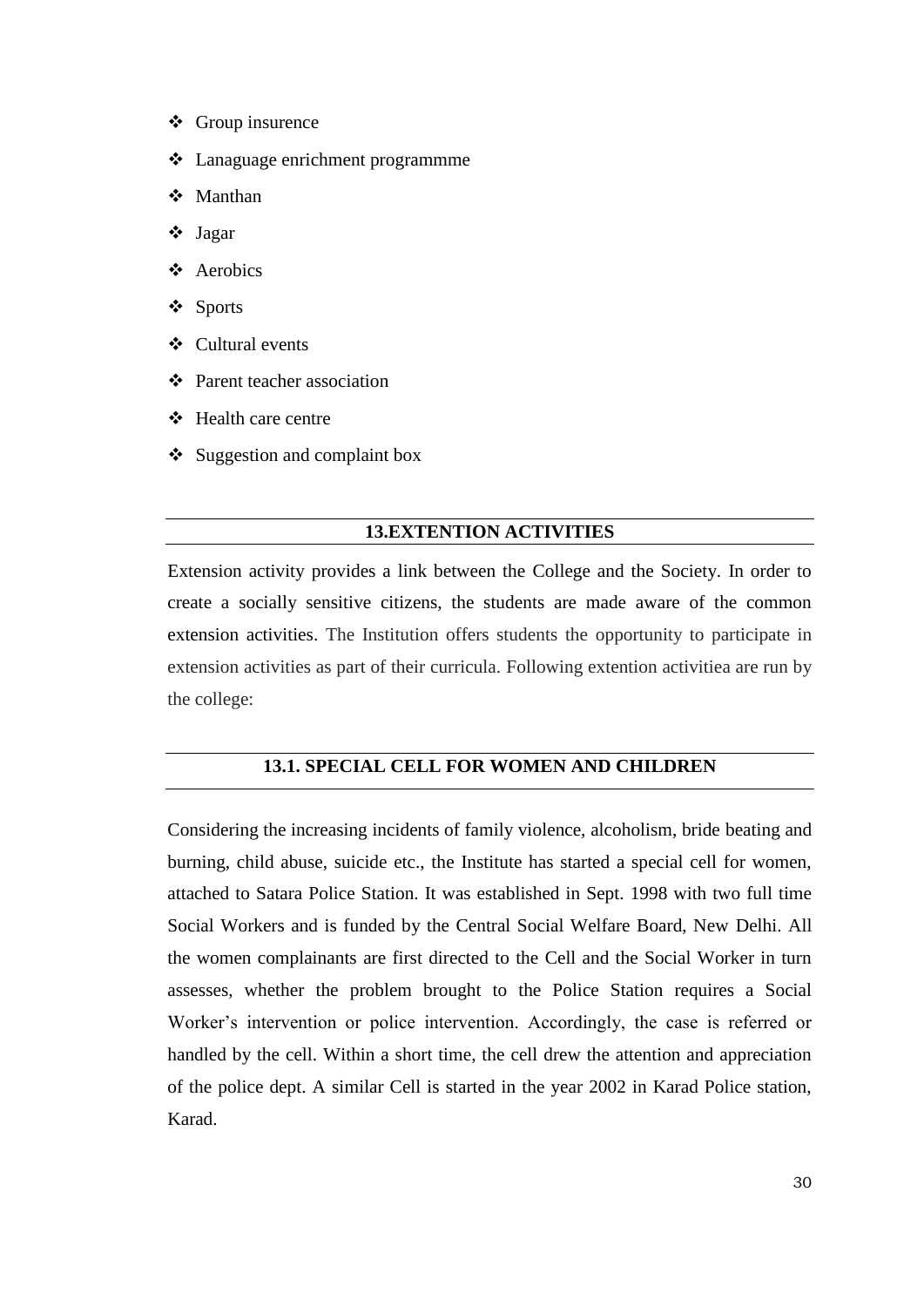# **13.2.RESEARCH , RESOURCE AND DEVELOPMENT CENTRE**

The Institute has a training department that provides need based training as per the requirements of the clients. For this, external expertise and internal resources are pooled together. The research department makes use of the latest techniques and tools at every stage of the research process. It is the only department that has done an extensive study on Nomadic Tribes of Maharashtra. It also undertakes research projects of other organisations, besides all types of consultancy for action and research projects.

# **14. ACADEMIC CENTRES**

- 1. Mukta Salve Women Study centre
- 2. NET/SET Study centre
- 3. Compitetive exam centre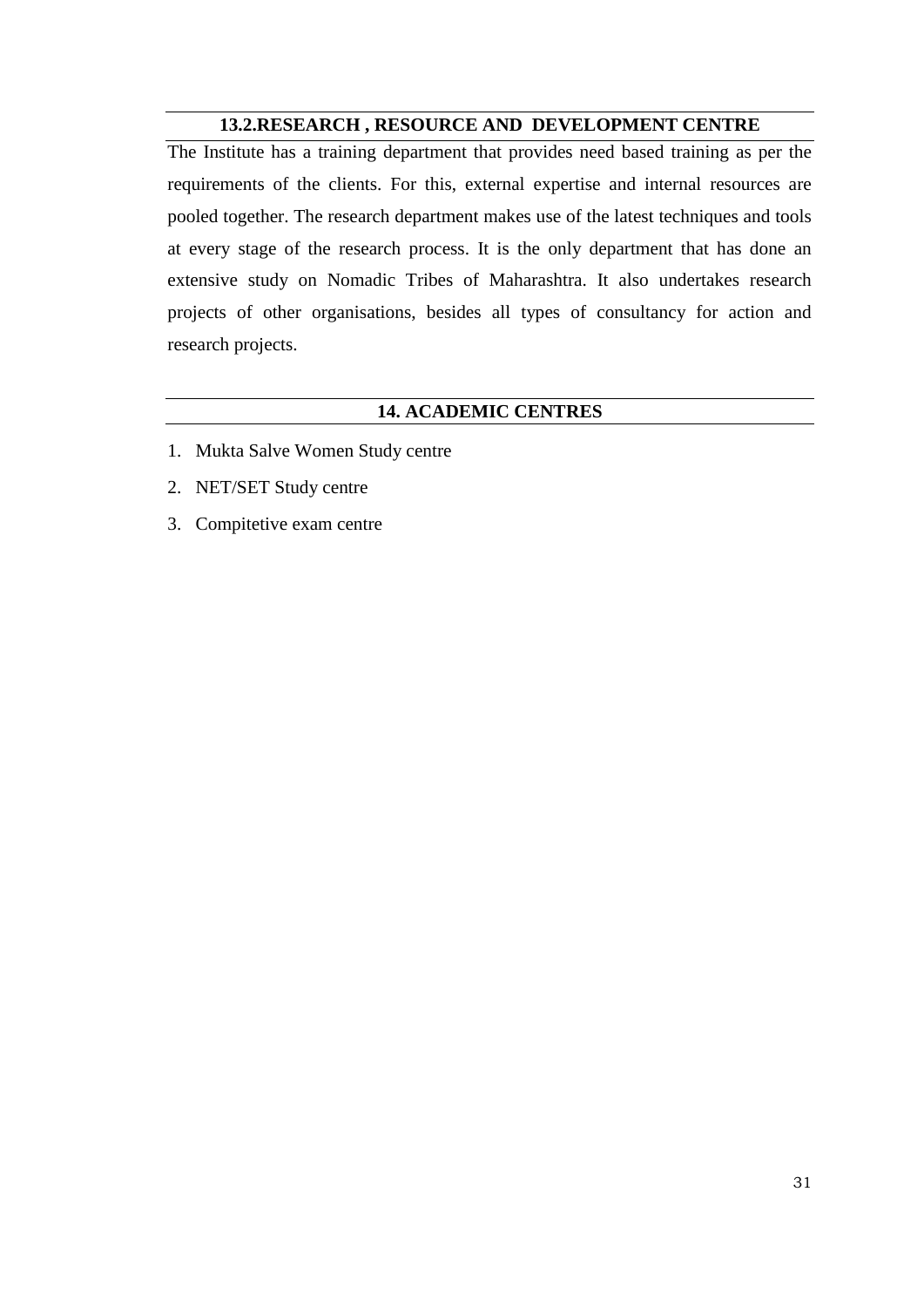# **15. FACULTY & STAFF**

The details of teaching Faculty are as folows :

| S.n.           | <b>NAME OF THE STAFF</b>                                                | <b>DESIGNATION</b>         | <b>FIELDS OF INTEREST</b>                                                              |
|----------------|-------------------------------------------------------------------------|----------------------------|----------------------------------------------------------------------------------------|
| $\mathbf{1}$   | Dr. Shaly Joseph<br>M.S.W, NET, SET, Ph.D, LLB, DIM,<br>PGDIM, CCY(MBA) | In Charge Principal        | Human Resource Management,<br>CSR, Stress Management                                   |
| $\overline{2}$ | Shri. Bhaishailendra Mane<br>M.S.W., NET, (Ph.D)                        | Vice Principal             | Human Resource Management                                                              |
| 3              | Mr. Jeevan Borate<br>M.S.W., SET                                        | <b>Assistant Professor</b> | Human Resource Management                                                              |
| 4              | Dr. Manisha Shirodkar<br>B.Sc, M.S.W, Ph.D                              | <b>Assistant Professor</b> | Women Empowerment, PRI,<br>Gender, Action Research                                     |
| 5              | Dr. Vijay Mane<br>M.S.W., Ph.D                                          | <b>Assistant Professor</b> | <b>Rural Development</b>                                                               |
| 6              | <b>Pramod Muneshwar</b><br>M.S.W, D.B.M, NET                            | <b>Assistant Professor</b> | Enterpreneurship<br>Development, Human<br><b>Resource Management</b>                   |
| 7              | Ms.Samata Mane<br>MSW., NET (Ph.D)                                      | <b>Assistant Professor</b> | Counselling, Mental Health                                                             |
| 8              | Ms. Sampada Sankpal<br>B.S.W, M.S.W, NET, (Ph.D.)                       | <b>Assistant Professor</b> | Womens Health, Child<br>Development, Medical &<br>Psychiatry, Research                 |
| 9              | Mr. Pankaj Kumar Das<br>B.Sc., M.S.W., NET, M. Phil<br>(Ph.D.)          | <b>Assistant Professor</b> | Research,<br>Child<br>Nutrition,<br>Health<br><b>NGO</b><br>Mental<br>&<br>Management. |
| 10             | Ms. Vanita Kamble<br>M.S.W., NET, SET, (Ph.D.)                          | <b>Assistant Professor</b> | Child Rights, Women<br>Empowerment, Research                                           |
| 11             | Ms. Poonam Jagdale<br><b>MSW</b>                                        | <b>Research Associate</b>  | Research, Medical &<br>Psychiatric Social Work                                         |
| 12             | Ms Ujwala Shitole<br>M.A., B.Ed                                         | Faculty                    | Communication Skills,<br><b>Remedial Coaching</b>                                      |
| 13             | Ms. Pooja Nikam<br><b>BCA</b>                                           | Computer Instructor        | development,<br>Software<br>Web<br>designing                                           |
| 14             | Mr.Jeetendra Chavan<br>B.A.,M.Lib.& I.Sc                                | Librarian                  |                                                                                        |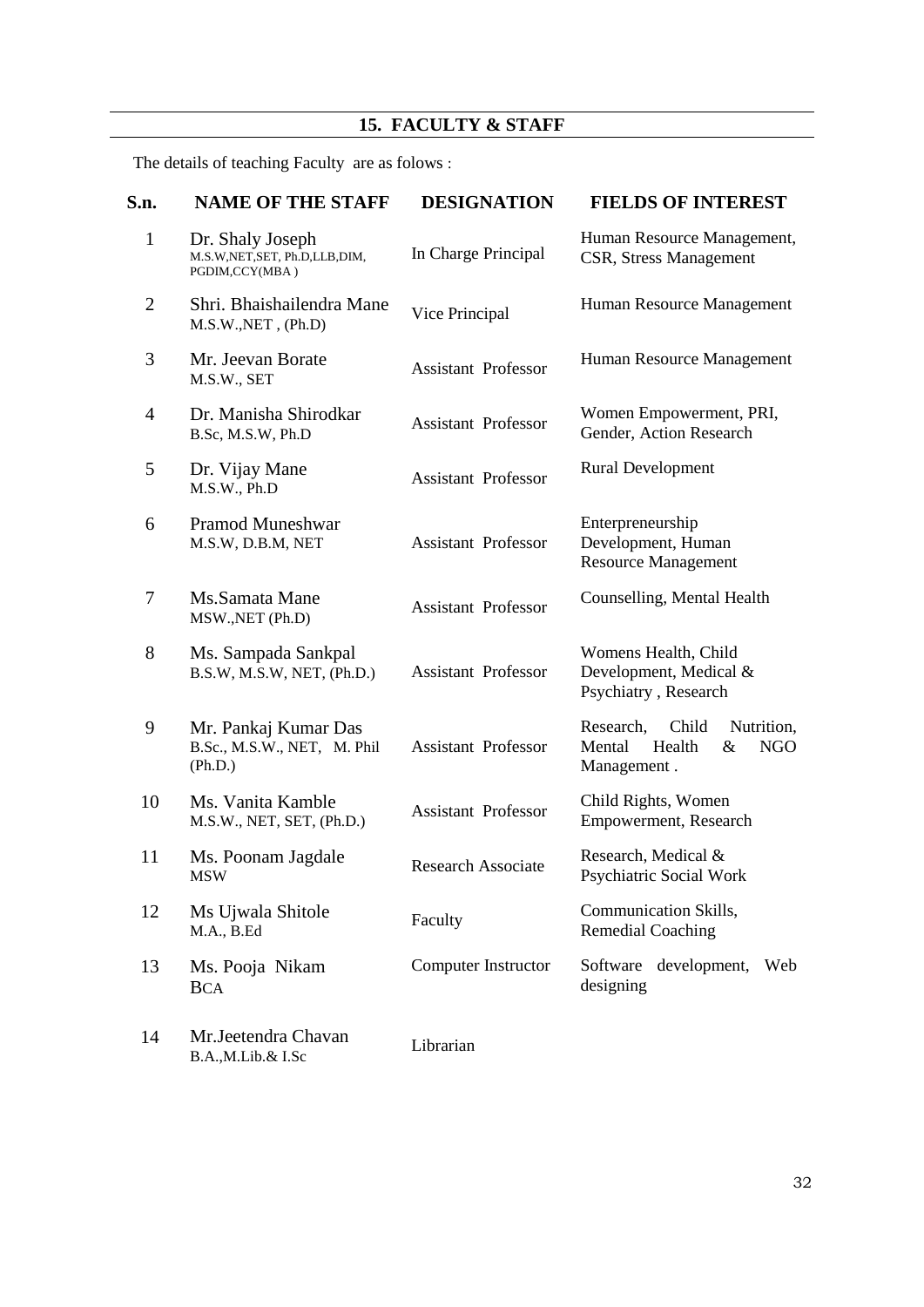# **SUPPORTING STAFF**

| 15 | Mr.Milind Kambale<br>B.Com., M.A.     | Clerk    |
|----|---------------------------------------|----------|
| 16 | Ms. Sonali Salunkhe<br>B.Com, (M.Com) | Clerk    |
| 17 | Mr.Mahadeo Jadhay<br>MА               | Clerk    |
| 18 | Mr.Arjun Kale<br>MA                   | Watchman |
| 19 | Mr.Mohan Lokhande                     | Sweeper  |
| 20 | Mr.Sukhdeo Ghodake                    | Peon     |
| 21 | Mr Shailesh Shinde                    | Peon     |